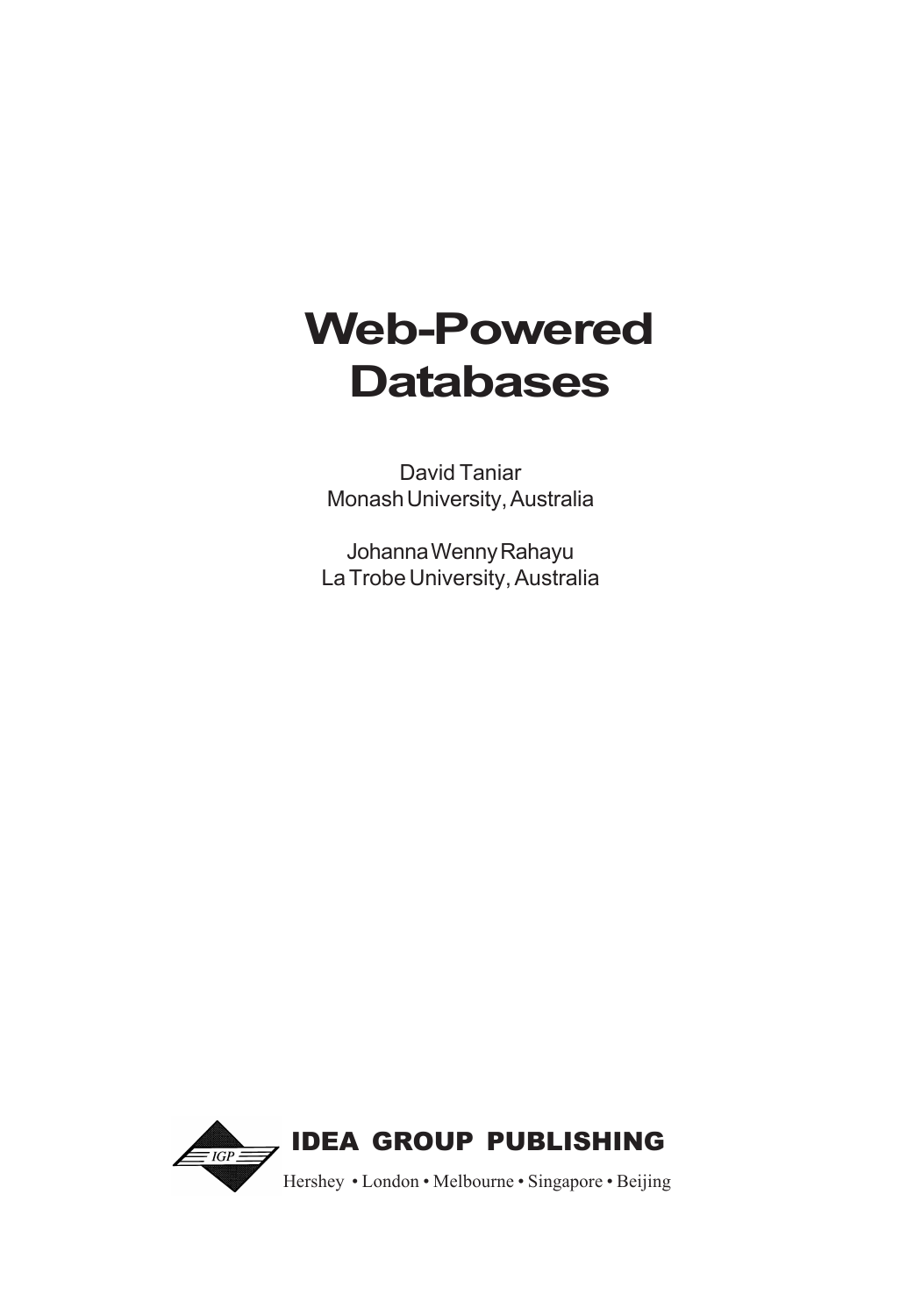| <b>Acquisition Editor:</b> | Mehdi Khosrowpour                 |
|----------------------------|-----------------------------------|
| Managing Editor:           | Jan Travers                       |
| Development Editor:        | Michele Rossi                     |
| Copy Editor:               | Amy Bingham                       |
| Typesetter:                | LeAnn Whitcomb                    |
| Cover Design:              | <b>Integrated Book Technology</b> |
| Printed at:                | <b>Integrated Book Technology</b> |

Published in the United States of America by Idea Group Publishing (an imprint of Idea Group Inc.) 701 E. Chocolate Avenue Hershey PA 17033-1240 Tel: 717-533-8845 Fax: 717-533-8661 E-mail: cust@idea-group.com Web site: http://www.idea-group.com

and in the United Kingdom by

Idea Group Publishing (an imprint of Idea Group Inc.) 3 Henrietta Street Covent Garden London WC2E 8LU Tel: 44 20 7240 0856 Fax: 44 20 7379 3313 Web site: http://www.eurospan.co.uk

Copyright © 2003 by Idea Group Publishing (an imprint of Idea Group Inc.) All rights reserved. No part of this book may be reproduced in any form or by any means, electronic or mechanical, including photocopying, without written permission from the publisher.

Library of Congress Cataloging-in-Publication Data

Taniar, David. Web-powered databases / David Taniar, Johanna Wenny Rahayu. p. cm. Includes bibliographical references and index. ISBN 1-59140-035-X 1. Web databases. I. Rahayu, Johanna Wenny. II. Title.

 QA76.9.W43 T36 2003 005.75'8--dc21 2002068794

eISBN 1-59140-092-9

British Cataloguing in Publication Data A Cataloguing in Publication record for this book is available from the British Library.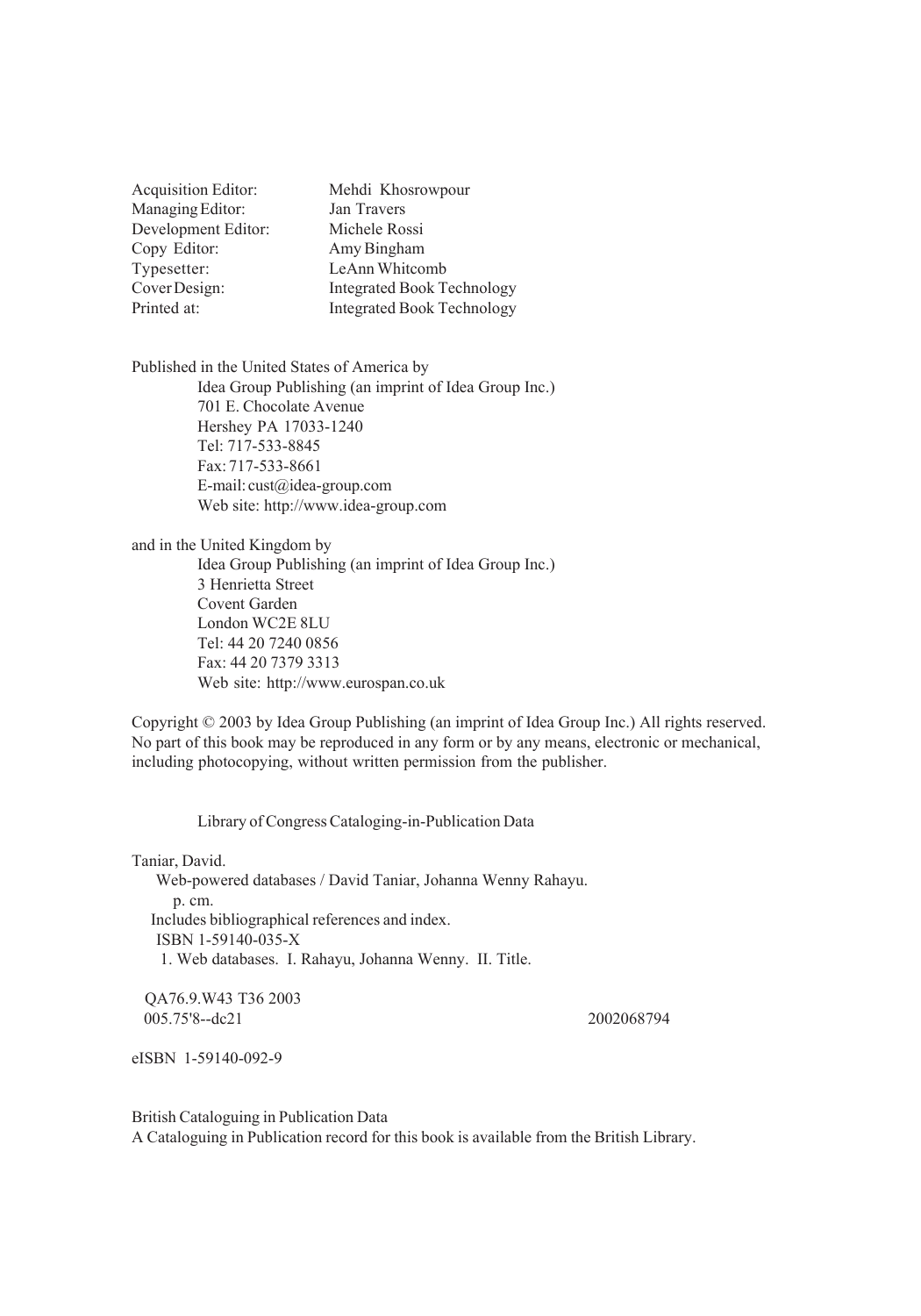## **Chapter V**

# **The Development of On-line Tests Based on Multiple Choice Questions**

Geoffrey G. Roy and Jocelyn Armarego Murdoch University, Australia

# **ABSTRACT**

*This chapter is concerned with the use of Web-based technologies to deliver and manage on-line multiple choice tests for university teaching. The data defining the tests and the results of each student's attempt is maintained in a server-side database. The test is delivered in a Web page that can be displayed by a standard Web browser. Students are thus able to access the required tests from the same location that they can access their course content, in large part, on the Web. Multiple choices tests have been shown to be an effective way of both supporting the learning experience and providing an objective assessment process. The basic elements of the required technology are described including some implementation issues that are necessary to achieve a viable and robust system. Some of the key issues include the use of server-side tools for database access and client-side components to deliver and manage the user interface.*

# **INTRODUCTION**

Assessment is an inherent part of all teaching activity and is subject to a wide range of approaches. In this chapter we will focus on a particular form of testing that has become available with the development of Web-based technologies and the wide availability of the Internet. In our school we have had the opportunity to build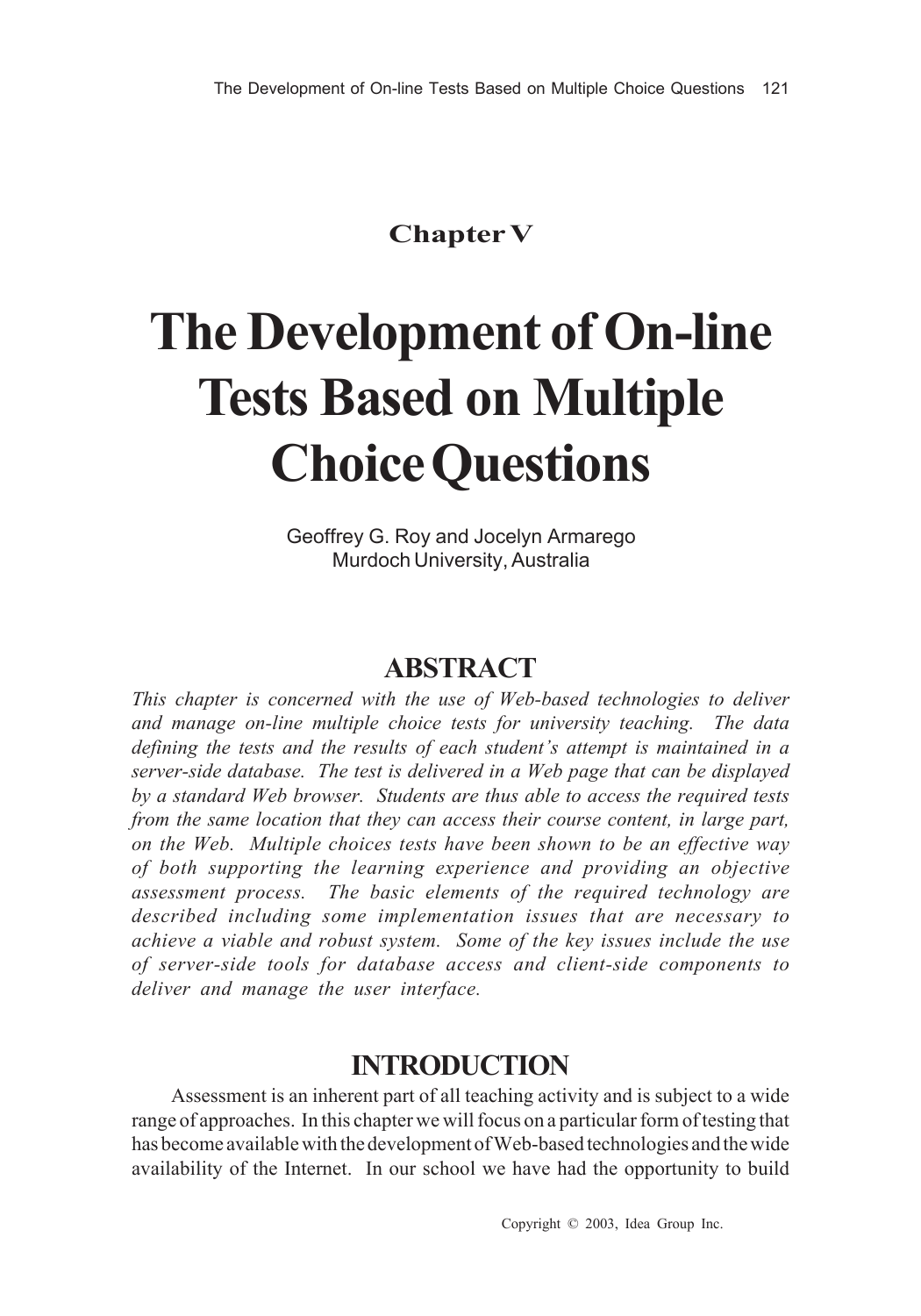curricula for a range of new professional Engineering degrees. We have been able to embrace a range of Web-based technologies right from the outset and to integrate these into our teaching processes.

As a part of these developments, we have chosen to implement a facility for providing a testing environment using multiple choice questions (MCQs) as a part of the Web-based delivery of curriculum content. This tool allows us to build, deliver and evaluate a number of MCQ tests. These can be inserted at appropriate places throughout an on-line teaching programme. Students are able to access the test from wherever they can access the Internet, while staff can monitor activity and test results, providing an integrated tool for assessment.

Naturally, there is a wide range of issues (and problems) associated with this approach, and these are discussed below. We also present an outline of how our system operates and describe some of the key architectural and design issues.

# **ON-LINE MULTIPLE CHOICE TESTING Background**

Assessment is a fundamental part of the educational process–it is seen to shape and drive student learning (Gibbs, 1995). Its underlying assumption is that it provides a representative sample of student behaviour in order to provide estimates of current status (Mogey & Watt, 1996). Assessment may perform one or more of the following roles:

- In its *diagnostic* role, it identifies strengths and weaknesses and may help in detecting misconceptions, as well as providing information on prior knowledge which helps identify the need to modify content to suit student requirements
- *Formative* assessment helps students discover what they have learned through appropriate and timely feedback in addition to supplying feedback to the teacher on teaching style as well as student progress. Formative assessment can motivate learning and encourage students to keep pace with the teaching
- As a *summative* tool, it estimates performance for the purpose of formal assessment.

Ideally, assessment is an integral part of a course with appropriate methods linked to learning objectives. Bloom's taxonomy is commonly used when discussing various learning processes (Bloom, 1956). The learning objectives for each category are described below:

- *Knowledge*–learning objectives at this level include: knowing common terms, specific facts, methods and procedures, basic concepts, principles.
- *Comprehension*–learning objectives include: understanding facts and principles, interpreting verbal material, charts and graphs, translating material from one form to another (e.g., verbal to visual/mathematical), estimating future consequences implied in data, justifying methods and procedures.
- *Application*–learning objectives include: solving mathematical problems, constructing graphs and charts, demonstrating correct usage of a method or procedure.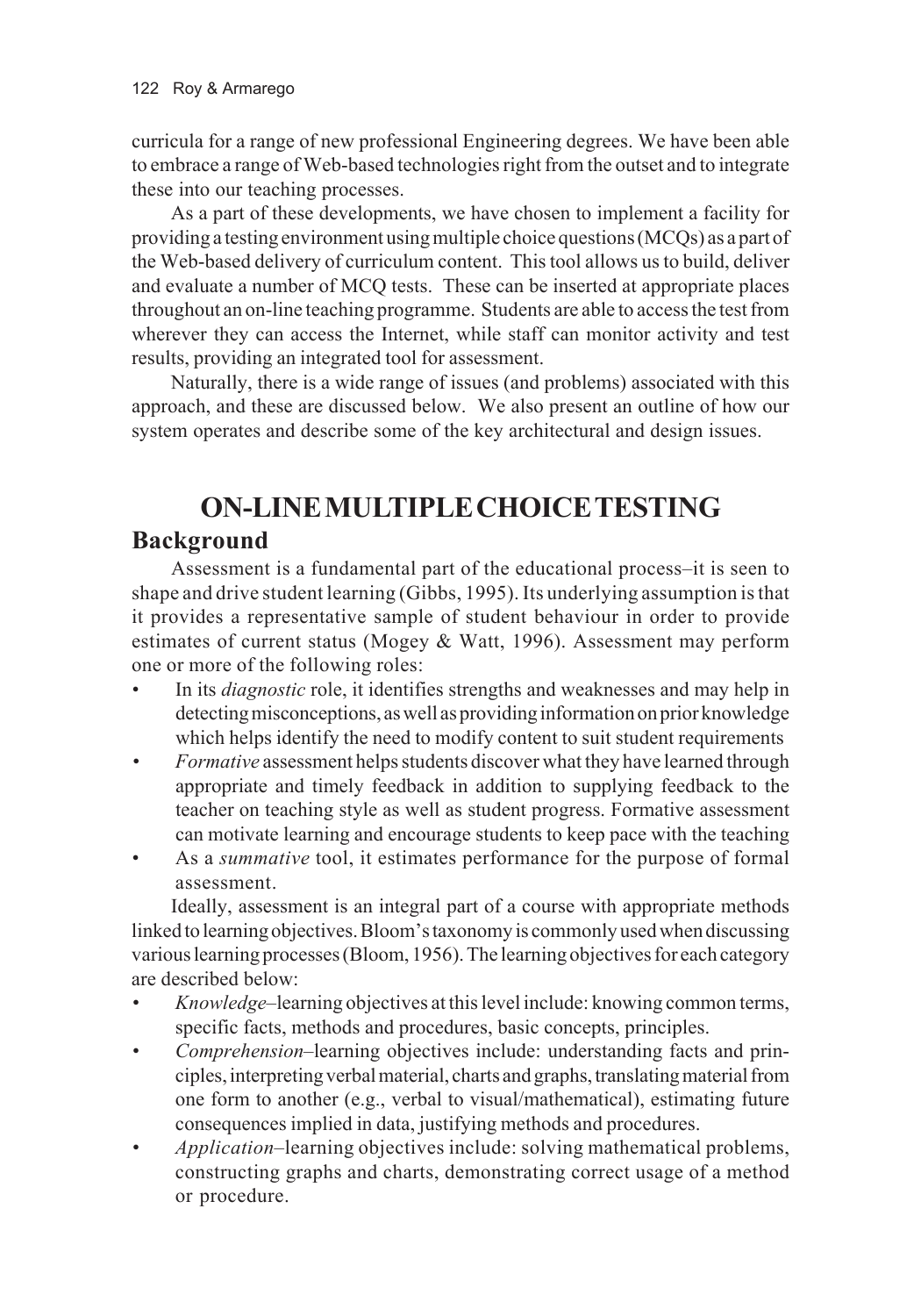- *Analysis*–learning objectives include: recognising unstated assumptions, logical fallacies in reasoning, distinguishing between facts and inferences, evaluating relevance of data, analysing the organisational structure of a work
- *Synthesis*–learning outcomes stress creative behaviours with major emphasis on the formulation of new patterns or structures
- *Evaluation*–learning outcomes are the highest in the cognitive hierarchy because they contain elements of all other categories in addition to conscious value judgements based on clearly defined internal or external criteria. (Bloom, 1956; Carneson, Delpierre & Masters, 2000; McKenna & Bull, 1999)

# **Objective Testing**

It is accepted that most lower level learning outcomes (knowledge, comprehension, application, as well as interpretation, reasoning) can be assessed through objective testing. The distinction between objective and subjective testing is that the former offers higher reliability by featuring answers that can be marked without examiner bias/subjectivity - the answer is completely predetermined. In general, the assessment of higher-level processes is undertaken subjectively (by means of the essay, project etc.).

However, the noted imperfections of objective testing are based on its application to lower level learning outcomes:

- Items are usually constructed to measure factual rather than applied knowledge of objectives.
- Trivial recognition of facts rather than higher level thinking is adequate often only superficial recognition of information is required to answer correctly .
- Restrictions are placed on student answers–some choice is offered and candidates are not asked to construct an original answer.
- Questions may be answered simply through guessing.
- The rigid objectivity of the test is a flaw when divergent thinking skills are activated and when a student's perceptions differ from those of the teacher (Popham, 1981).

Additional difficulties regard the decontextualisation of knowledge (Paxton, 1998) as well as the inadequacy of objective tests in testing students' ability to communicate or to develop and organise ideas and present a coherent argument (McKenna & Bull, 1999).

Despite these difficulties, objective tests offer a viable addition to the repertoire of assessment types. While they are generally considered an efficient method of testing factual knowledge, the capacity of objective testing to assess higher learning is now acknowledged. Questions constructed imaginatively or based on case studies and collections of data are seen to challenge students and test all six learning processes (Simas & McBeath, 1992) as well as skills such as problem-solving (McKenna & Bull, 1999). Confidence in, and reliability of, some forms of objective testing (in particular MCQ tests) as a reasonable form of substitution for traditional (subjective) assessment may be based on statistical approaches (see, for example, Farthing & McPhee (1999) for statistical analysis of the MCQ).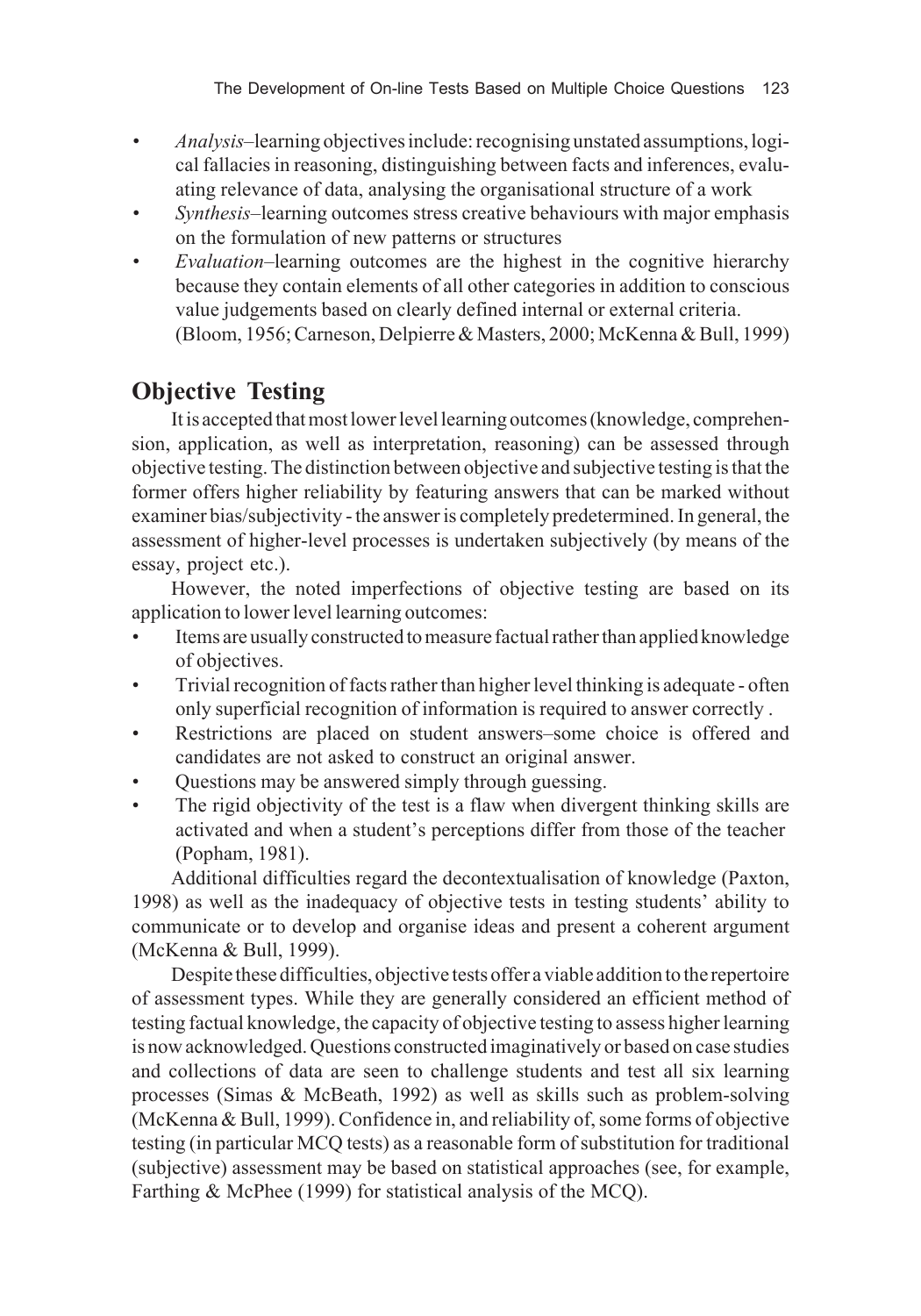# **DESIGNING MULTIPLE CHOICE QUESTION TESTS**

Of the various forms of objective assessment, including:

- selecting a solution from a set of choices (multiple choice/multiple response, true/false, matching, selection/association)
- identification of an object or position (graphical hotspot)
- supply a brief response (text /gap fill)

the MCQ format is one of the most widely used testing strategies in educational programmes today. These tests are easy to score and, when constructed well, assume many of the psychometric properties that characterise valid assessment practices (Yunker, 1999). As part of a varied assessment package, MCQ tests can fulfil each of the roles of assessment: short tests as diagnostic feedback on class work/activities, revision, or as a "bridge" to other, often subjective forms of assessment.

The format of an MCQ test typically comprises the following components (design issues that attach to each are described):

- *Stem* question component. Needs to be concise and unambiguous, avoiding negatives and grammatical clues to the key. The stem should contain most of the wording to reduce reading load
- *Key* correct answer. The key should be the same length as the distractors, randomised in its positioning in the list
- *Distractors* alternate, incorrect answers. These should be internally consistent and apparently realistic alternatives, that as far as practical, cover the range of options and easily identified misconceptions
- *Feedback* a mark and/or comment reflecting student performance. Should be appropriate, helpful, encouraging, varied and unpatronising. (Twomey & Miller, 1996; Twomey, Nicol, & Smart, 2000)

Obviously, the questions should reflect the aims and objectives of the course and be appropriate to the level of ability of the students for whom they are intended. While there are many guidelines for preparing MCQ tests, commonly identified issues that need to be addressed include:

- writing appropriate questions, which address different cognitive levels recall questions are easier to design
- creating questions (and data banks) in a cost-effective manner the time spent writing questions and feedback has been compared to the marking load required by non-automated approaches (Dalziel, 2000)
- classifying questions for skills level, level of difficulty, cognitive skills level and time required
- providing useful, detailed feedback to accompany automated marking, especially in the area of formative assessment
- winning acceptance from students. (White & Davis, 2000; Dalziel, 2000)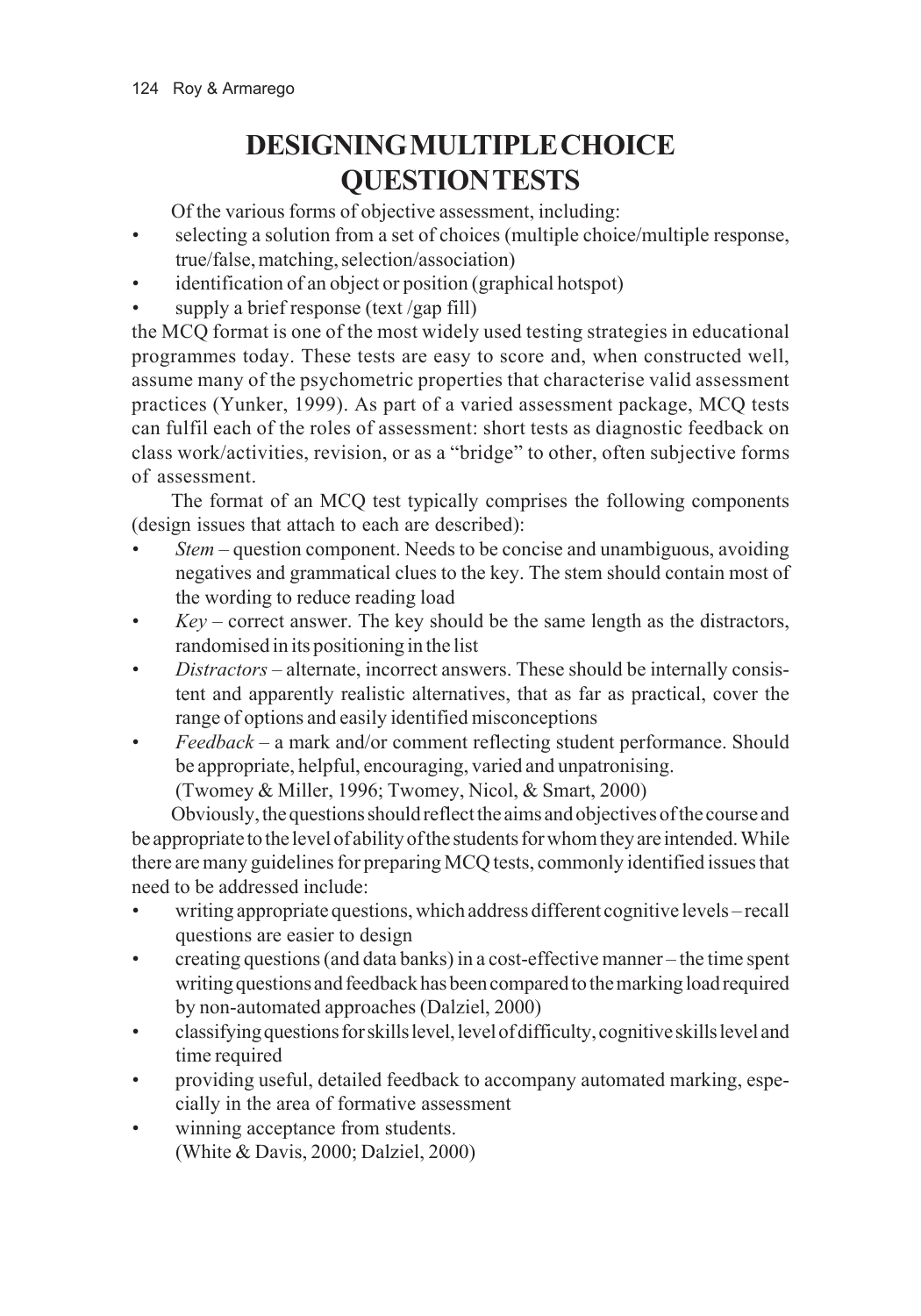One solution to some of these issues is to offer question banks as ancillary material either by the publishers of textbooks or to develop these through consortia within academia. However, these raise additional issues – the variability in quality and targeting of lower level outcomes by these questions (Dalziel, 2000) and the interoperability between questions and test engine, if the former is not in a standardised format (Smythe & Roberts, 2000).

The quality of a test based on MCQs may be established through statistical treatment of results obtained by a class. These assist in verifying that an MCQ test is satisfactory (Farthing & McPhee, 1999):

- *Facility* measured in terms of number of correct answers/total answers. Other than for diagnostic purposes, tests should be made up of questions with a facility in the range 0.3-0.7
- *Discrimination*  able to discriminate between students of widely varying abilities. This is commonly measured in terms of upper and lower quartiles of the class performance in a test.  $(Cu - Cl)/Qn$  defines the number of correct answers in the upper quartile (*Cu*) minus the number of correct answers in the lower quartile (*Cl*) over the number of students in a quartile (*Qn*). For practical purposes, the minimum discrimination level is taken as 0.3.

There is also the need to consider the type of intellectual process that a given question is assessing. Candidates of all abilities should answer a question that assesses knowledge, while higher-order questions discriminate well between candidates. However, the application of Bloom's taxonomy to the design of MCQs requires effort. Table 1 categorises question types (McKenna & Bull, 1999), while Appendix C of Carneson, Delpierre and Masters provides examples of MCQs which address each of these cognitive levels (Carneson et al., 2000).

Issues regarding interoperability reflect the growing reliance on the assistance of technology in the area of assessment.

| Competence    | Key question words                                                    |
|---------------|-----------------------------------------------------------------------|
| knowledge     | list, define, label, describe, name                                   |
| comprehension | interpret, discuss, predict, summarise, classify                      |
| application   | apply, demonstrate, show, relate                                      |
| analysis      | analyse, arrange, order, explain, connect, infer, compare, categorise |
| synthesis     | integrate, modify, invent, design, compose, plan, formulate, arrange  |
| evaluation    | appraise, judge, evaluate, defend, rank, conclude, discriminate,      |
|               | recommend                                                             |

*Table 1: Key question types for MCQs*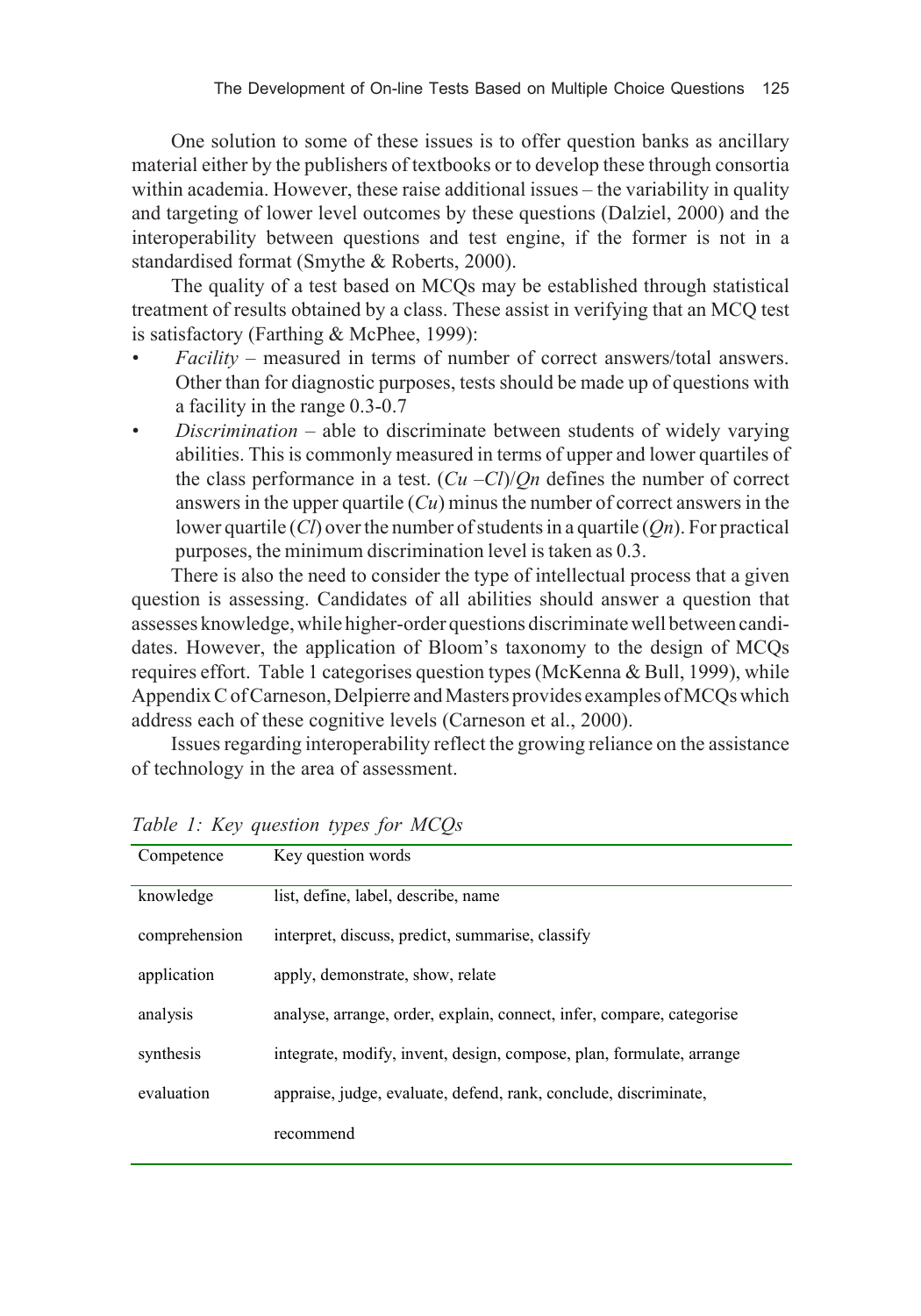# **Online Testing**

The use of IT for the assessment/self-assessment of students is not novel. As the most commonly used type of objective assessment, the MCQ in particular lends itself to automation, both off-line (through OMR<sup>1</sup> marking of paper-based tests) and more recently accessed and assessed online.

The impetus for the automation of objective assessment is two-fold:

- Negative pressure from increasing student numbers and increased workload, together with demands for quality control and accountability (at the minimum in terms of more frequent assessment), make computer-mediated assessment and feedback attractive. The additional work needed to produce and mark diagnostic and formative assessment means these are reduced, avoided or abandoned in the face of increased student numbers (White & Davis, 2000)
- Positive the systems for producing computer-delivered self-testing material allow the application of interesting techniques which can provide new and improved ways of helping students to achieve learning objectives.

The automation of assessment needs to benefit both student and teacher. Advantages for the teacher include:

- Reduced load of examining built-in management (in the form of collation, tabulation, report generation) eases the administrative burden of assessment
- Creation of a bank of questions allows for the randomised selection of questions – the possibility of individualised tests is technically feasible although attaining equivalence of question standard between tests is not a trivial task
- Can be set at different cognitive levels
- As a diagnostic tool, feedback on the effectiveness of teaching through a facility for reporting results and analysing group and individual responses
- As a formative tool provides a speedy alert to problem areas in terms of question quality and student performance
- Highly reliable in the assignment of marks statistical information on performance is also easily obtained
- Students may be invited to retake tests as frequently as is useful, providing regular information on performance to both teacher and student
- Cost benefits accrue if student numbers are large and/or questions may be reused

and for the student, the benefits include:

- Flexible access own time, own pace, at own place and when ready
- Timely feedback MCQs as formative assessment provide motivation to student and acts as a learning aid by indicating the degree of understanding of course material
- Practice tests are also formative –students who undertake practice score higher on assessed version across subject disciplines. Prior exposure to content plus feedback allows students to identify and rectify weak areas (Sly & Rennie, 1999)
- Student response helps prepare for other parts of course by consolidating material and enabling its integration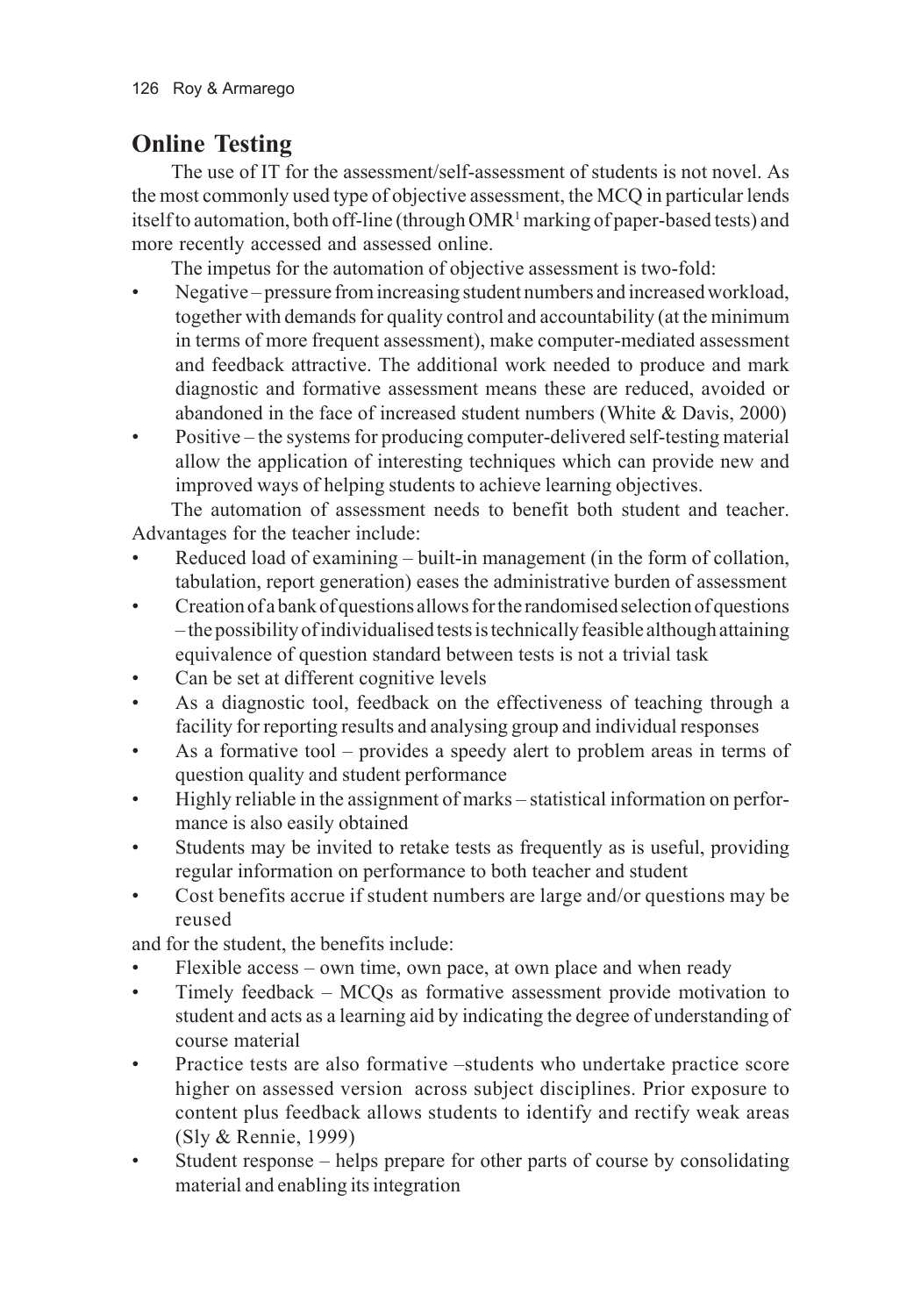- Increased student confidence problem areas can be pinpointed through item analysis
- A common format for the tests makes life easier for the students. (Twomey et al., 2000)

Traditionally, the purpose of feedback has been to confirm or change a student's knowledge; however, its value is now recognised within the broader context of selfregulation (Butler & Winnne, 1995): feedback stimulates cognitive functioning, leads to reflection, and enables students to review and monitor their work.

However, the challenge in automated assessment lies in achieving balance between pedagogy and technology (White & Davis, 2000).

# **WEB-BASED DELIVERY**

The use of the Internet and Web-based technologies provides us with a range of opportunities that did not exist a few years ago. When we began this work, there were few tools available so most of our work was started from scratch. Today, there are a number of products that provide most of the functionality that we will describe here. These range from commercial products such as Questionmark's Perception, WebMCQ, QuizPlease and Blackboard and WebCT's quiz and survey tools (plus third-party testing and assessment tools for some of these platforms (as provided, for example, by Respondus) to institutional-based environments (such as CALnet, CASTLE and TAL, all based in UK universities) to Hot Potatoes and QuizMaster, free collections of programs to generate Web tests. (Bostock, 2001). The advantage we have is that we have been able to design a set of tools that meets our specific requirements (without compromise) and this has enabled us to offer a unique facility to our staff and students. We have had to learn about, and resolve, a range of technical problems in the process, and this experience we can now present here.

The following description of our MCQ testing environment is intended as a guide for those contemplating developing, or implementing, such a tool–either as purpose-built (as we have done), or using one of the commercially available packages. In the latter case, the reader is encouraged to use the tips we present as an aid in evaluating the likely performance and integrity of a product whose purchase they contemplate.

The tool we have developed has been named "MCQ" (not so original, but it is expressive of its purpose). It has three major parts:

- The database of information to support the tool. This database contains the test questions, the student access information (userIDs and passwords) and the recorded results from the students taking the tests
- The MCQ module that can deliver the test within a Web page to the student
- The MCQR module that can deliver within a Web page the results of all tests taken, for monitoring purposes.

The requirements for the design of the MCQ package can be divided into three major parts: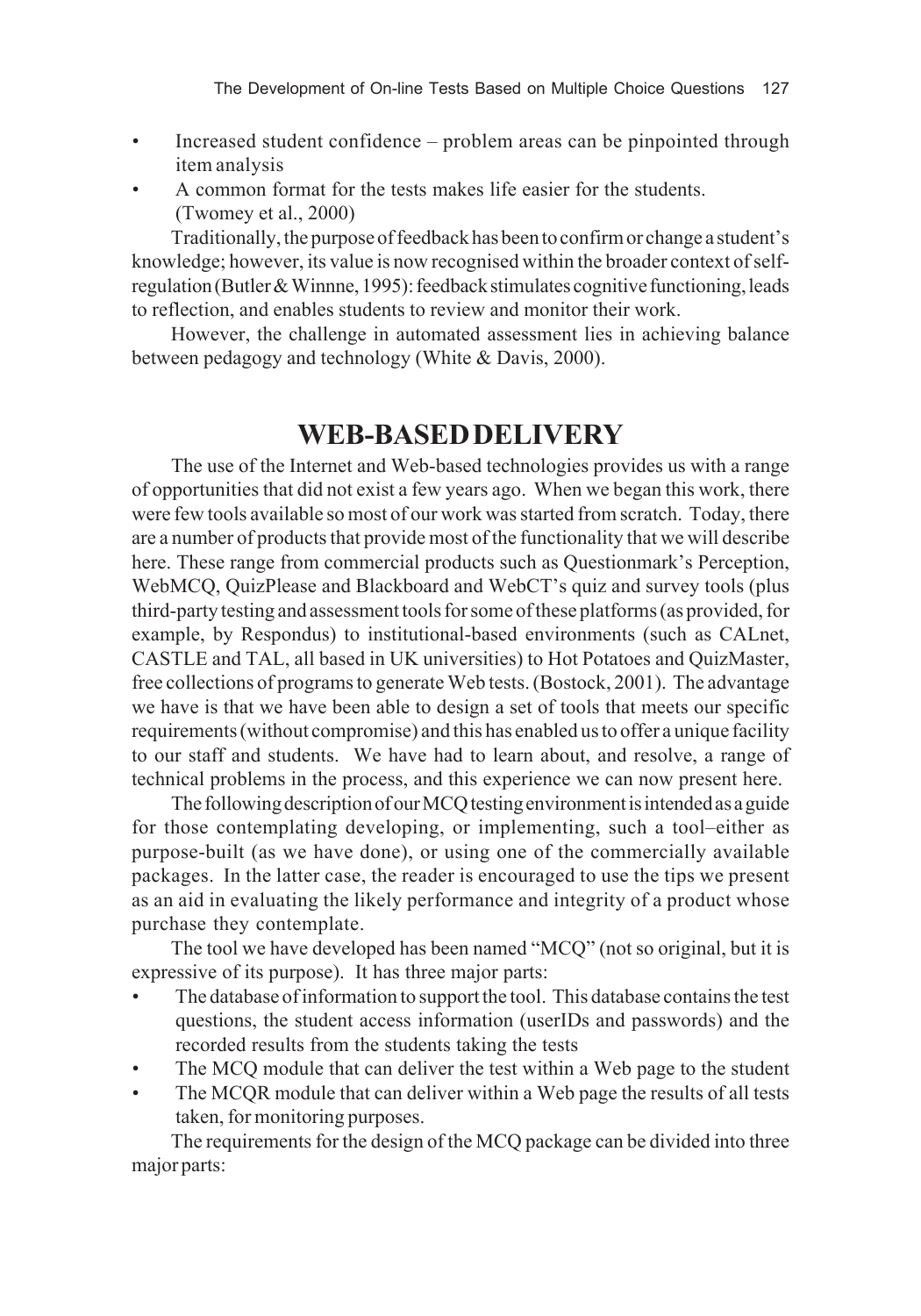- *testing* requirements
- *operational* requirements
- *security and integrity* requirements

# **Testing Requirements**

These requirements relate to the logistics of delivering a MCQ test to meet the broad goals as outlined earlier. The key requirements are:

- to provide a testing environment where a number of different tests can be presented as part of a teaching programme
- that each test follow the accepted format of a MCQ with a limit of five on the number of answers (keys plus distracters).
- that the student be required to indicate the "correct" answers by clicking on a checkbox. Answers can be of two types:

–true/false answers, where the answer is considered to be fully correct or fully incorrect. In this case the student would be given a score based on the number of chosen correct answers

–graded answers, where correctness is rated on a scale 0 to 5. A zero value is taken to be incorrect; other values represent degrees of "correctness". In this case the student can obtain a score depending on the value given to the chosen answer

- that the test should be time-limited
- that once completed, marking should be done instantly–with immediate feedback of results and an opportunity to review the answers and their explanations
- that the student's results over a number of tests should be accessible online to both student and teacher, to enable feedback on progress and performance as the teaching programme proceeds.

# **Operational Requirements**

To make the delivery possible, and convenient, the following requirements should also be met:

- There must be a tool to assist in the creation, editing and maintenance of the sets of questions comprising each test – accessible to the teacher only.
- There must be a tool to support the maintenance of student information (userIDs and passwords) for the use of the teacher.
- The test must be able to be delivered to the student using one of the commonly available Web browsers (e.g., Microsoft Internet Explorer, Netscape Communicator) to anywhere, including home locations using a dialup (e.g., 56 kBaud) connection.
- Once loaded, and the test started, the student should be able to examine all questions, answer them in any order and change the selected answers at any stage before having the test marked.
- The time remaining for the test should be continuously displayed. If the clock runs down to zero, the student must be able to have the answers marked, but will not be able to answer any more questions.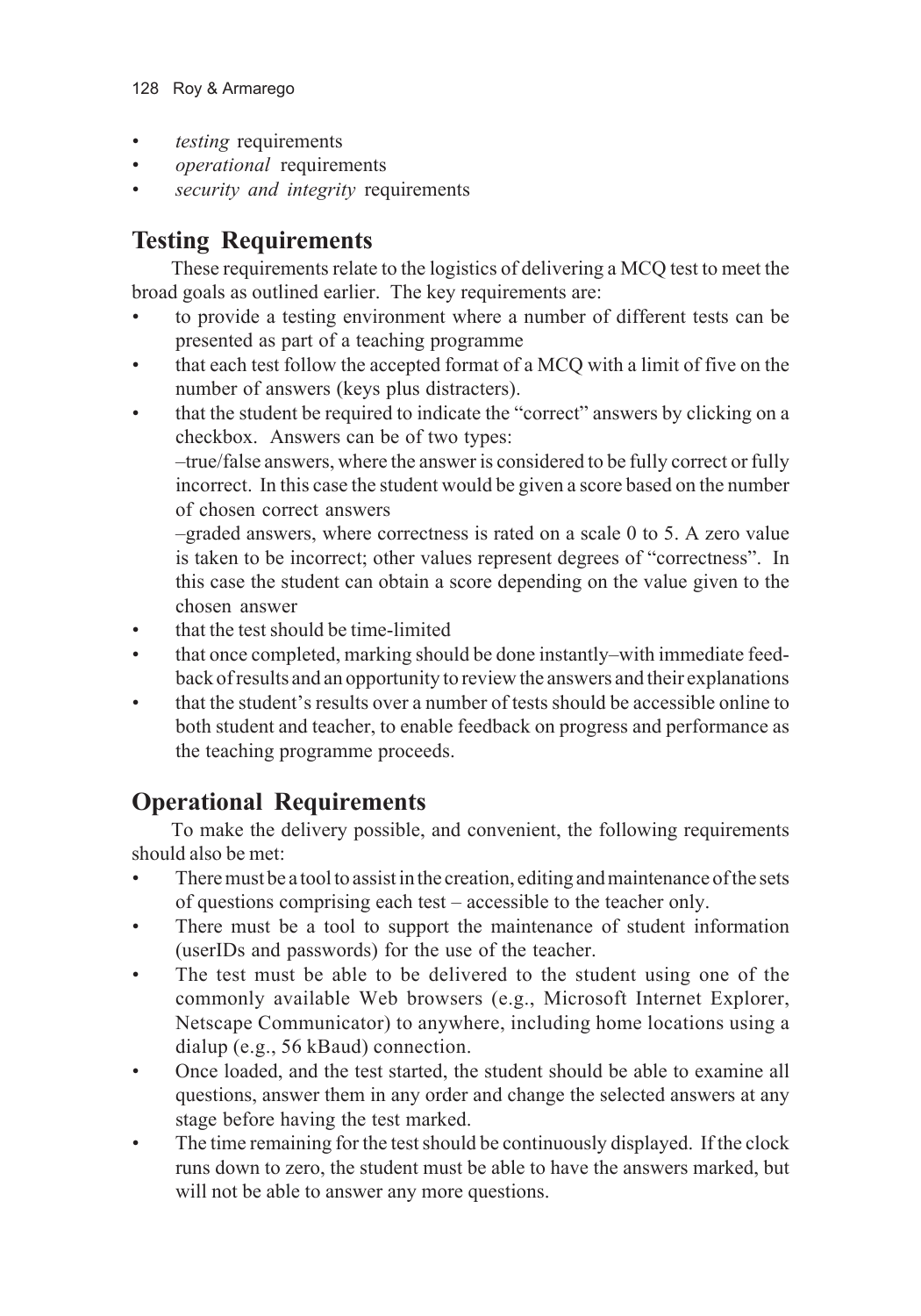- Once marked, the correct and incorrect answers must be indicated and the explanations made available to the student.
- The results from the test must be uploaded to the Web server and saved into a secure database.
- Each test may have a limited availability, i.e., a time/date before which the test is not accessible, and a time/date after which the test is not available.
- The teacher may allow students to browse through a test without the need to have the results recorded (to assist in familiarising students with the testing procedures, and to avoid making the process too daunting in the first few exposures to the testing process).
- The teacher may allow the student to retake a test (to improve grades), and may impose a penalty on the score if desired. Students may also be allowed to access a test after the last available time/date without having the score recorded (for study/revision purposes).
- A test is composed of a set of questions. Each question can be graded for difficulty and various subsets of questions (based on difficulty levels) can be selected for a test. This allows a common set of questions to be used across several courses where concepts are being developed in increasing complexity
- A test can be composed of a subset of questions, chosen at random from the full set. This allows different sets of questions to be presented each time the test is retaken or taken by different students.

#### **Security and Integrity Requirements**

The security and integrity of the testing process raises a number of important concerns. Security relates to ensuring that the student does not corrupt the testing process by hacking into the tools. Integrity relates to ensuring that the test is in fact testing the desired student, and not some other person.

We cannot provide 100% guarantees against either of these possibilities, so we have assumed the following:

- Each student must provide a userID and a password to access the test and record/review results. These are allocated by the teacher, and students are encouraged to keep them confidential.
- The teacher can restrict the time slot when the test is available to a very narrow period (say corresponding to a formal class period if necessary) so that both authentication of students and supervision can be provided. This approach will naturally remove the flexibility of allowing students to take the tests in their own time and at their own pace.
- With some care, it is possible to hide most of the parameter settings to prevent all but the most persistent student from seeing how they are defined (e.g. the time limits, access time/dates), or even altering the tools themselves which mark and score the tests. We can also use a clock from a networked computer as a time reference rather than the one on the client machine. This will prevent the student from setting the local machine's clock backward, or forward, in an attempt to bypass the test settings.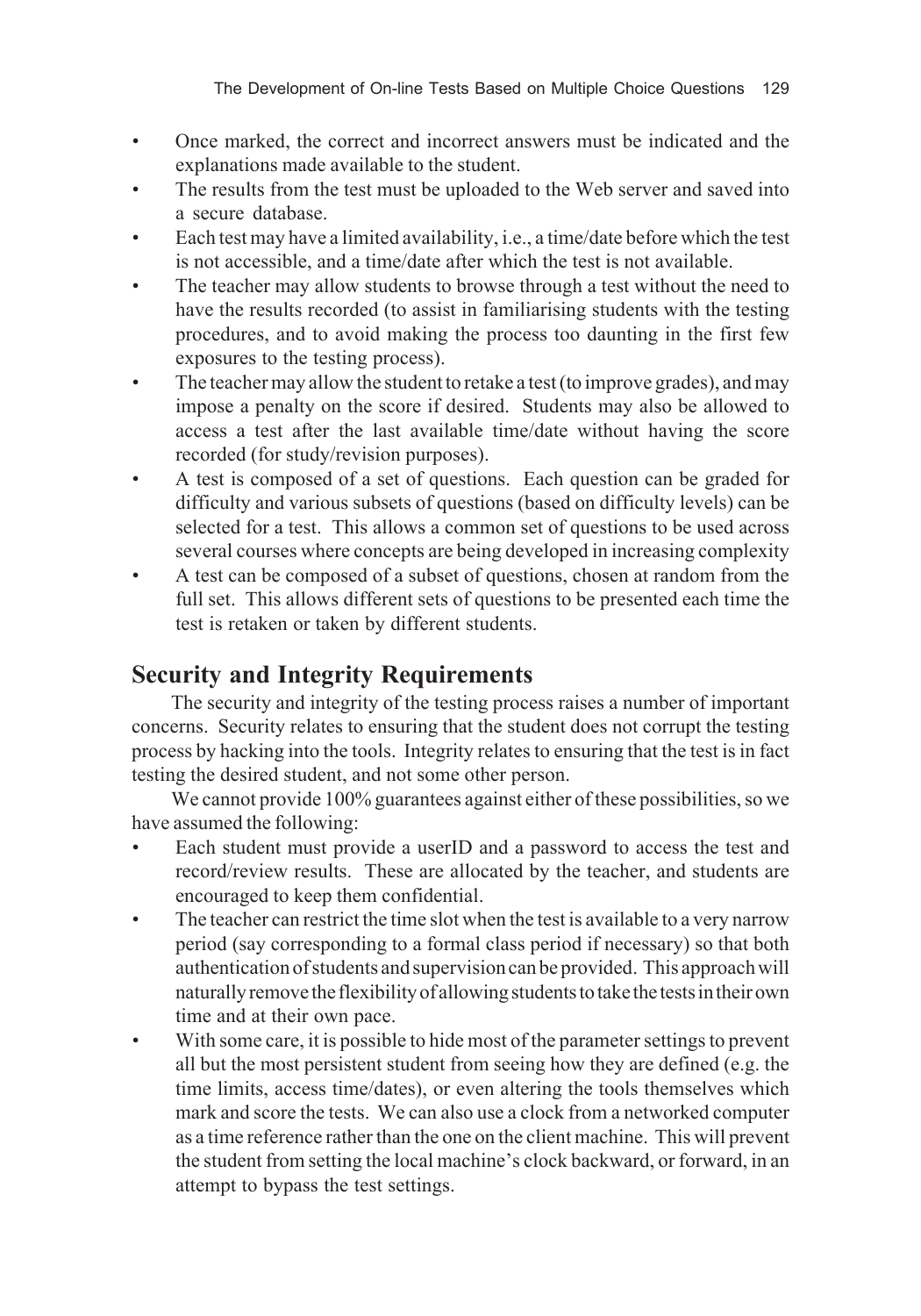Except where the tests are made available within a fully supervised environment, we can never guarantee that the answers to the questions are provided by the intended student. Students naturally help each other, and there are arguments that group work can be a useful and a productive learning process. It is impossible, however, to ensure that this is always the case. This problem naturally limits the level of integrity that can be assumed for the on-line tests.

Our experience indicates that for most students the experience is valuable and that most take a serious and honest approach to the testing process. It is, however, necessary to balance up the consequences. Our solution is to limit the overall importance of the results of the online tests in the total marks for the course. On-line testing can therefore constitute only a small part of the complete assessment process.

## **Architectural Options**

The essential architecture of our MCQ tool is shown in Figure 1. The Web server serves up the Web pages, with embedded tools, to the workstation client. The Web server host has access to a server-side database that contains the information for the tests. The Web pages delivered to the client contain the necessary scripts/code to present the user with the test, collect the user's responses, mark the tests, etc.

The client workstation must be running one of the readily available Web browsers (Microsoft Internet Explorer, or Netscape Communicator). The Web server host must be running a Web server with the capabilities to access the database. Most Web servers (e.g. Microsoft IIS, Apache) have these, though sometimes, additional propriety tools must be added to provide the necessary capabilities.



*Figure 1: The architecture of MCQ*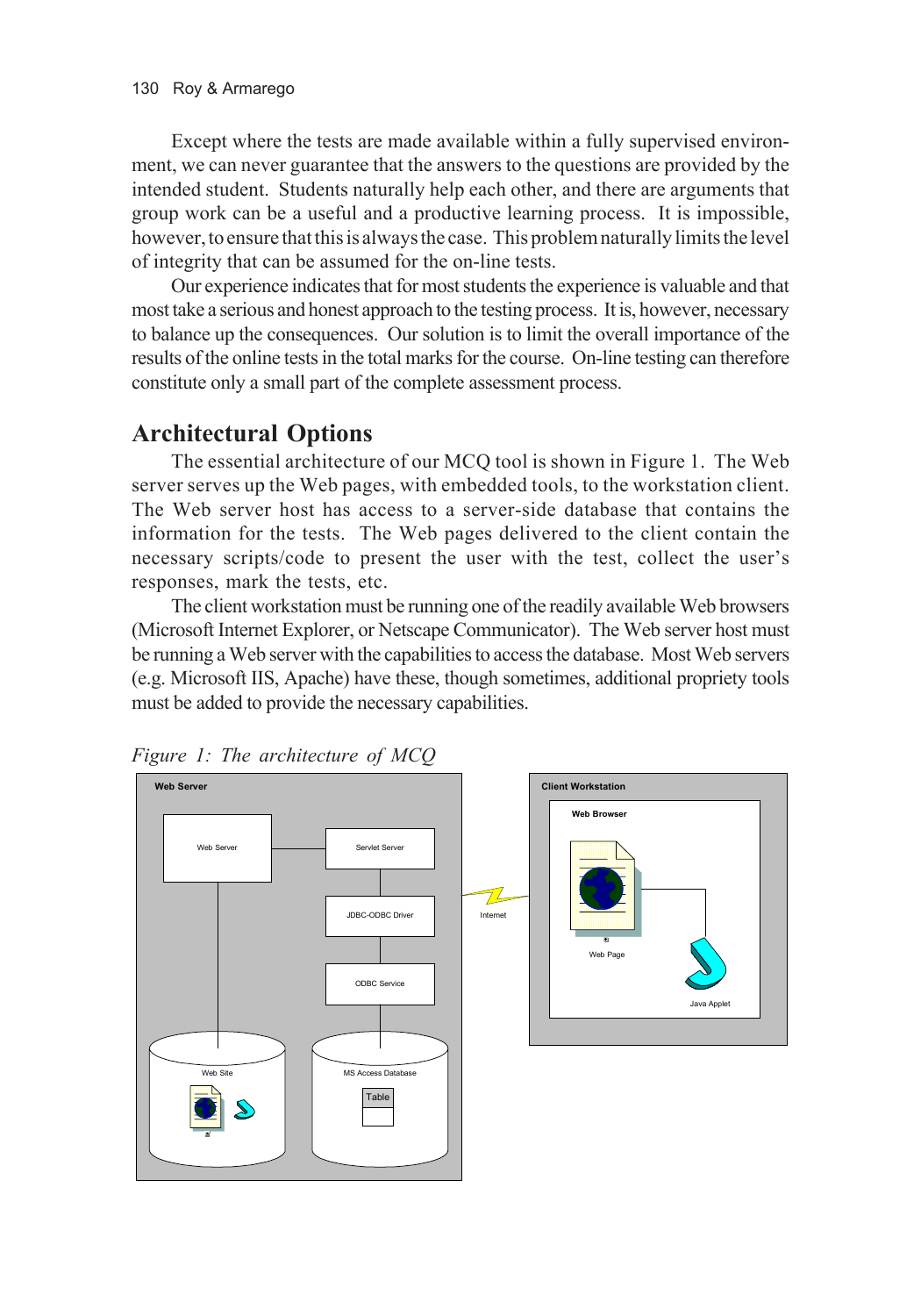This general architecture can be further developed in a number of ways:

- One strategy is to use an "all" Microsoft solution using an NT/W2000-based Web server running IIS, with Microsoft ASP (Active Server Pages) with a connection to a Microsoft Access database. In this case the "test" is generated by ASP (as a Web page using form components) that is delivered to the client upon request. The fields in the form will contain all the necessary information for a question to be presented. The user's response will be collected (using checkboxes) and sent back to the Web server for processing. The operational logic will thus be built into the ASP through some form of scripting language (e.g., Visual Basic, or Java Script). The advantage of this approach is that all the tools are readily available and usually installed as a part of the Microsoft IIS Web server installation. The various components will also work reasonably well together. The major problems relate to the lack of portability and the difficulties of developing and maintaining the test logic in a scripting language
- It is also possible to place more of the logic for the test within the Web page itself and have this downloaded to the client's workstation. This can be done using Javascript or a Java applet. The first option is not really secure, as it opens up the hacking possibilities somewhat: a determined user may be able to modify the behaviour of the script. The second option is more secure (as the downloaded code is in the form of Java byte codes, and much more difficult to de-compile and reengineer). In this case, some care must be exercised to limit the size of the applet to be downloaded, otherwise unacceptable delays may occur in loading the Web page containing the test.

We have chosen this second option as it gives us some vendor independence as well as better capabilities for programming the logic of the test. We have continued to use MS Access for the database, but this is not essential. Other databases<sup>2</sup> could be used providing suitable access tools are available. Most of the larger and commonly used database systems provide these tools as a part of their installation/licensing.

Figure 1 also shows the next level of detail for our architecture. We deliver a Web page containing a Java applet to the client. The Java applet has a number of functions:

- It downloads the required data to access the test questions and configure each test.
- It communicates with a server-side program (a Java servlet) passing SQL (Structured Query Language) commands through to the database and retrieves the result sets (tables) in response.
- It prepares the user interface for the test, collects the student responses, marks and scores the student's selections, and finally transmits the results of the test back to the database via the servlet server.

The tools to support this architecture are available freely as a part of the standard JDK (Java Development Kit), though it has been found that some are not reliable enough for a production environment<sup>3</sup>. This has forced us to opt for two commercial products to fully implement this design. Firstly, we use a commercial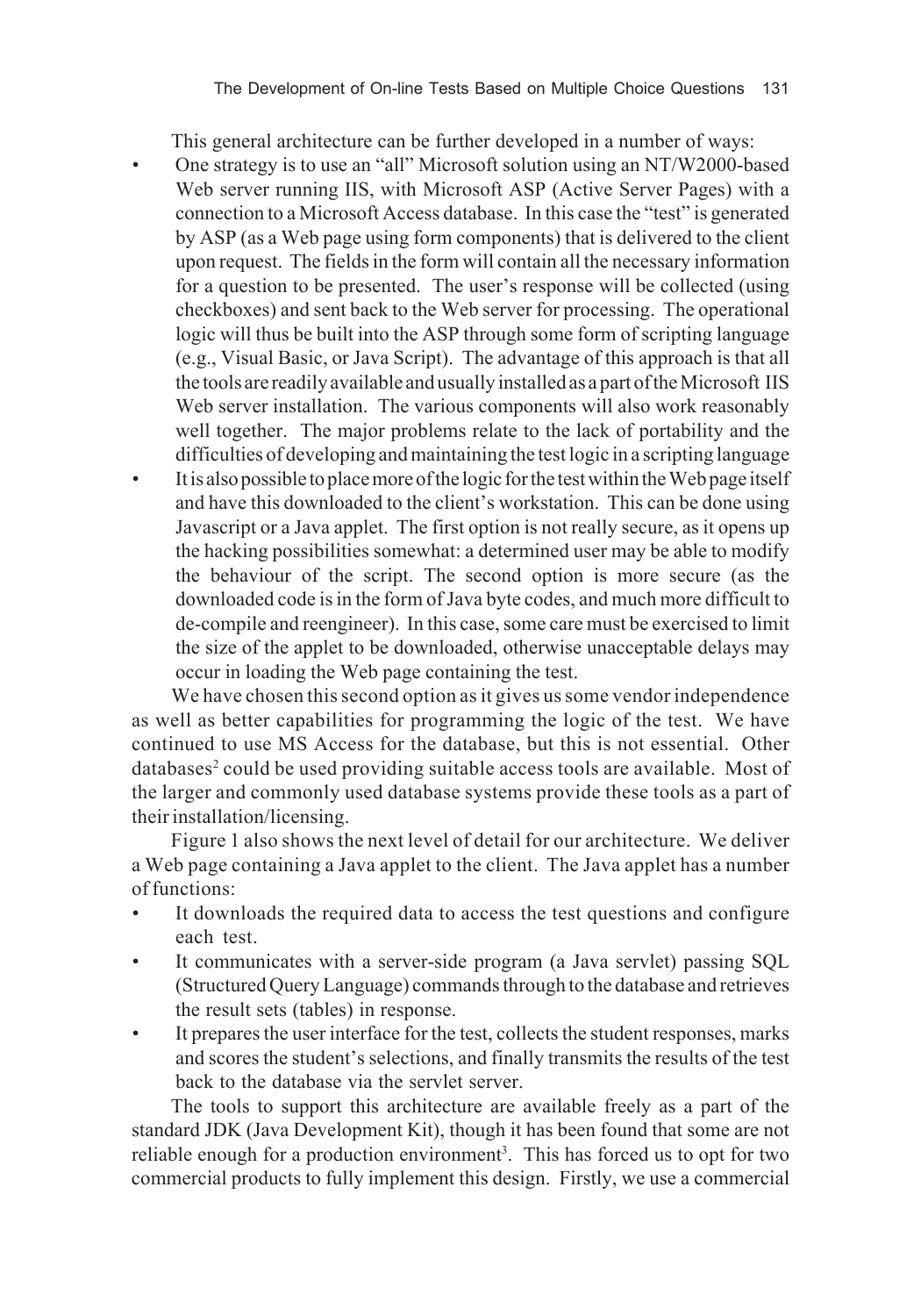servlet server (ServletExec) that is provided by the Unify Corporation. There are several others available, including demonstration versions which can be used freely for a limited time, or for limited user connections. The ServletExec<sup>4</sup> server is installed as an "add-on" to IIS. We also use a JDBC-ODBC driver (JDataConnect<sup>5</sup>) from NetDirect.

The servlet server provides a server-side capability (just like CGI scripts). Servlets are written in Java and are executed as a lightweight process on the Web server host (within a running Java Virtual Machine). When the Web server receives a request to connect to a servlet, it passes control to the servlet server that loads and executes the requested servlet. The applet then communicates directly with the servlet, sending and receiving data as required. In our case, the applet sends an SQL command and then waits for the results (as a table) to be returned. This table is formed by the database engine (MS Access in our case) and is simply the result of the query described by the SQL statement.

Accessing databases across a network is supported by Microsoft via the ODBC (Open DataBase Connectivity) service that is provided as a part of all Windows operating systems. It is, however, possible to access databases directly – provided that you have the correct driver. The JDataConnect driver kit provides options for both direct and ODBC connections. To use an ODBC connection, the database to be used must be registered by the ODBC service. This is a once-only configuration task on the machine where the database is located. The database does not have to be located on the same machine as the Web server, though we find this convenient as it keeps all the MCQ components in one location.

#### **Implementation Strategies**

In this section we describe a number of the subsystems used in the MCQ and MCQR environments that are needed to meet the requirements outlined earlier. We will not provide all the details here, as these are probably too complex for this chapter and may not be relevant in all application domains.

We have chosen to use an MS Access database. This is available at minimum cost and provides all the necessary functionality we need. We do not expect to have to cope with very large tables (a few thousand records at most), and the level of transactions is not going to be very high (one or two per minute at the most).

It would be normal to create a separate database for each course. Each database may have a number of tests defined within it. We have implemented a very simple Access database template that can be used by each teacher.

The questions are entered/edited using a form like that shown in Figure 2. In each database, the questions are classified into sets, corresponding to those questions to be used in a single test. Hence, a database can contain many tests, usually in a related area or for a single course.

The person preparing the questions enters the data in the appropriate fields. In the answer fields (labelled A1, A2, etc.) the choice offered to the student is on the left, and the explanation is on the right. The checkbox is used to indicate the correct answers. There can be several correct answers.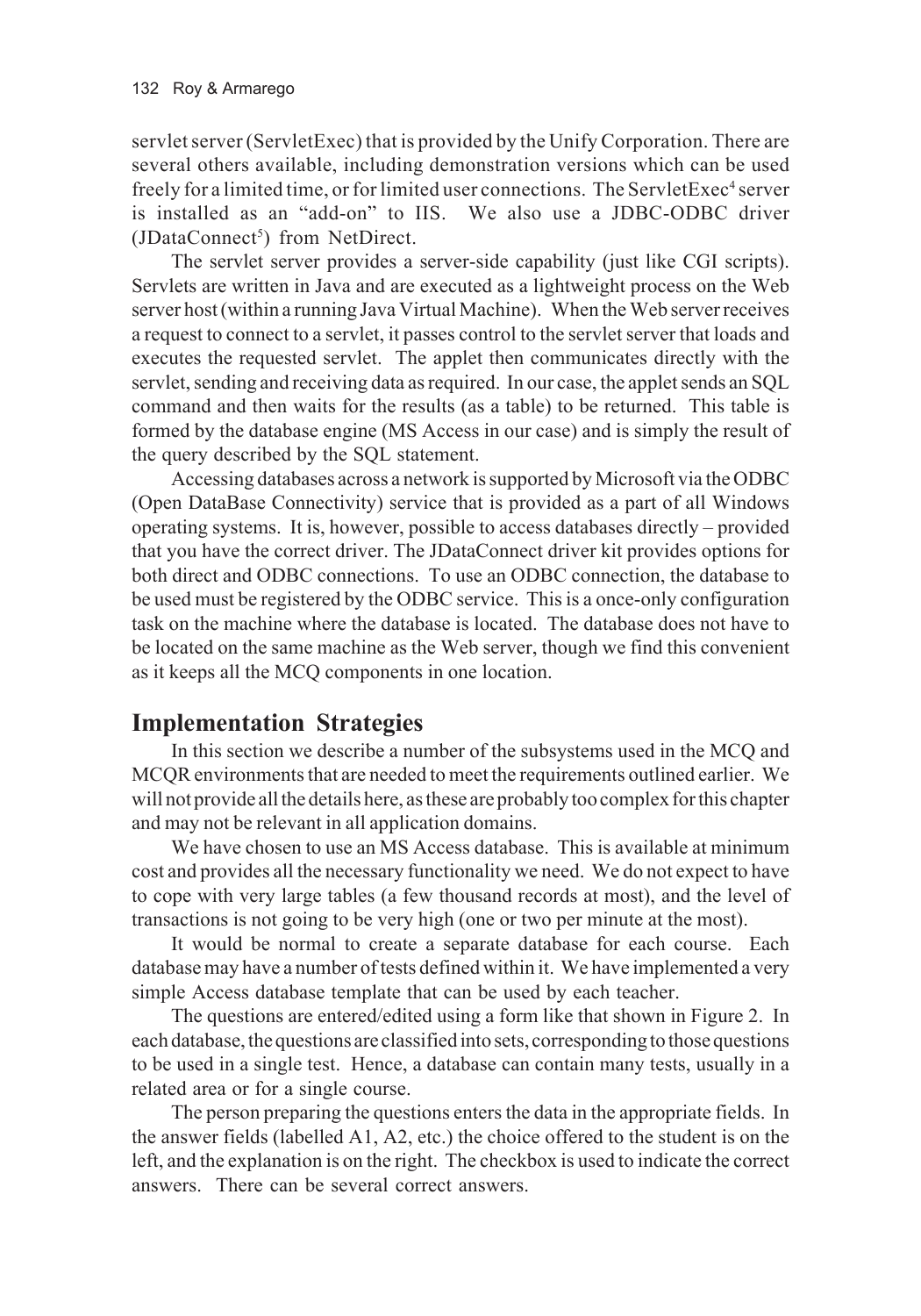*Figure 2: The data entry form for the questions*

| <b>S</b> questions Form<br>$-10$ : |                |                                                                                                                                                                                                                 |  |  |  |
|------------------------------------|----------------|-----------------------------------------------------------------------------------------------------------------------------------------------------------------------------------------------------------------|--|--|--|
| Þ                                  |                | SetNumber<br>Include $\nabla$<br><b>Difficulty</b><br>Question<br>$\bullet$                                                                                                                                     |  |  |  |
|                                    |                | What is pseudo code?                                                                                                                                                                                            |  |  |  |
|                                    | A <sub>1</sub> | No. You are just hopeful!<br>A number you feed into an automatic teller machine.<br>П                                                                                                                           |  |  |  |
|                                    | A2             | Another name for the Java programming language.<br>No. Java is a formal language and requires a<br>$\Box$<br>detailed understanding of the language and its<br>suntax to read the language                      |  |  |  |
|                                    | A3             | Yes. It should be easily read and understood, even<br>A concise description of an algorithm in something<br>$\overline{\mathbf{v}}$<br>if you have little programming knowledge.<br>close to a normal language. |  |  |  |
|                                    | A4             | No. While P-Code can be written in any language,<br>A description of an algorithm in a foreign language.<br>г<br>it must be easily understood.                                                                  |  |  |  |
|                                    | A <sub>5</sub> | П                                                                                                                                                                                                               |  |  |  |
|                                    |                | Delete<br>Add New<br>Quit<br>Search                                                                                                                                                                             |  |  |  |
|                                    | Record: 14     | $1 \rightarrow  H $ $\rightarrow$ of 208                                                                                                                                                                        |  |  |  |

The appropriate set number must be inserted and the difficulty level (0 to 9) set (default is 1). The "include" checkbox allows questions to be included/excluded from being presented in the test (without the need to delete it from the database). Entering the data for the questions is thus quite straightforward; creating the questions, with their answers, is another matter!

We have a variation of this form where the questions have ranked answers (0 to 5). In this case, the checkboxes in Figure 2 are replaced by combobox fields to nominate the required answer value.

The database also contains the data returned from the client after the student has had the test marked. The information contained includes:

- the user's ID
- the test taken (set number)
- a status flag indicating the attempt number  $(-1)$  means a browse of the test, 0, 1, 2... are the attempt numbers)
- a time/date stamp when the test was taken
- the number of correct answers and
- the computed percentage score.

The Java servlet implemented to be run by the servlet server provides the direct connectivity to the database. It is loaded and executed when a request comes to the servlet server. Since we use the same servlet to handle a wide range of requests for database access, the information it needs includes:

• A user name and the name of the database to be accessed (Data Source Name as used in the ODBC server configuration). This information is sufficient to identify which database is to be used. The user name is used for event logging by the servlet.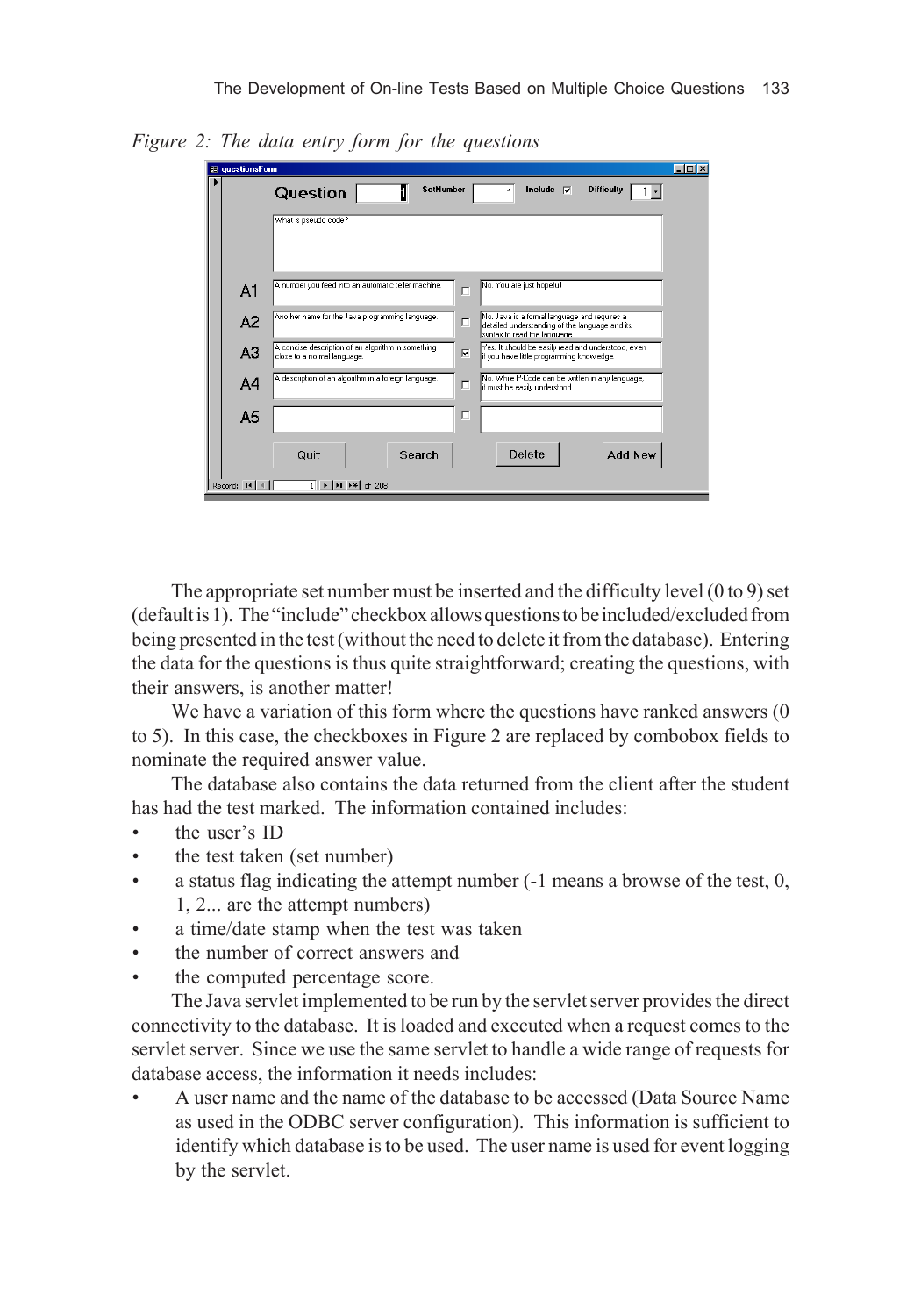• Followed by an SQL statement. For example, to check the validity of a user's ID and password we send a command like this:

select \* from nametable where name = 'fred'

This SQL command will return a table containing a single row (if the user name exists) with two columns; the first will be the 'name' value and the second the 'password'. Here is another example SQL command to retrieve the table of questions for set number 2 and with a difficulty rating  $\leq 5$ :

select \* from questions where SetNumber = 2 AND Include = Yes AND difficulty <= 5

Establishing the communication connection between the two components is not difficult, but is not widely documented in the generally available reference books. We have found Moss (1999) a particularly useful reference.

The servlet thus provides us with the capability to receive SQL commands from the client, send these to the required database on the Web server, retrieve the results, and transmit them back to the client.

As noted earlier, in order to run the servlet on the Web server, a JVM (Java Virtual Machine) must be running and the request passed from the Web server. The required servlet is activated from a nominated URL, like this one:

http://eng-Web.murdoch.edu.au/servlet/DBservletJDC that will cause the Web server to pass the request to the servlet server, and attempt to run the Java servlet "DBservletJDC.class". Once this servlet is executing, the applet at the client can communicate (bidirectionally) with the servlet using HTTP protocols.

The communication between the servlet and the ODBC service is established using JDBC (Java DataBase Connectivity), which is provided as a part of the standard JDK from Sun Microsystems. It requires a driver that can establish the communications with the database, pass forward the SQL command and retrieve the results set (as a table of data). The driver provided as a part of JDK has proven unreliable in use. This has forced us to use proprietary software to communicate to the ODBC service on the Web server (JDataConnect).

#### **Test Presenter Subsystem**

The user interface for the MCQ environment is shown in Figure 3. There are text fields for the question, and each of the (up to 5) answers. The amount of data is not large (typically about 10 kbytes for test of 10 to 15 questions) though there are sometimes noticeable delays (15-30 seconds), while communication is established across a remote (e.g. dialup) network connection.

Once the data is received by the client applet, the test is ready to be started. The user is free to flip through the pages of the test with the  $<<, <$  and  $>>$  buttons. Correct answers are chosen by clicking the required checkboxes. These can be checked and unchecked as required and questions can be revisited at any time while the clock is running. Normally we would design tests that can be completed within a short period of time (say 10 to 20 minutes).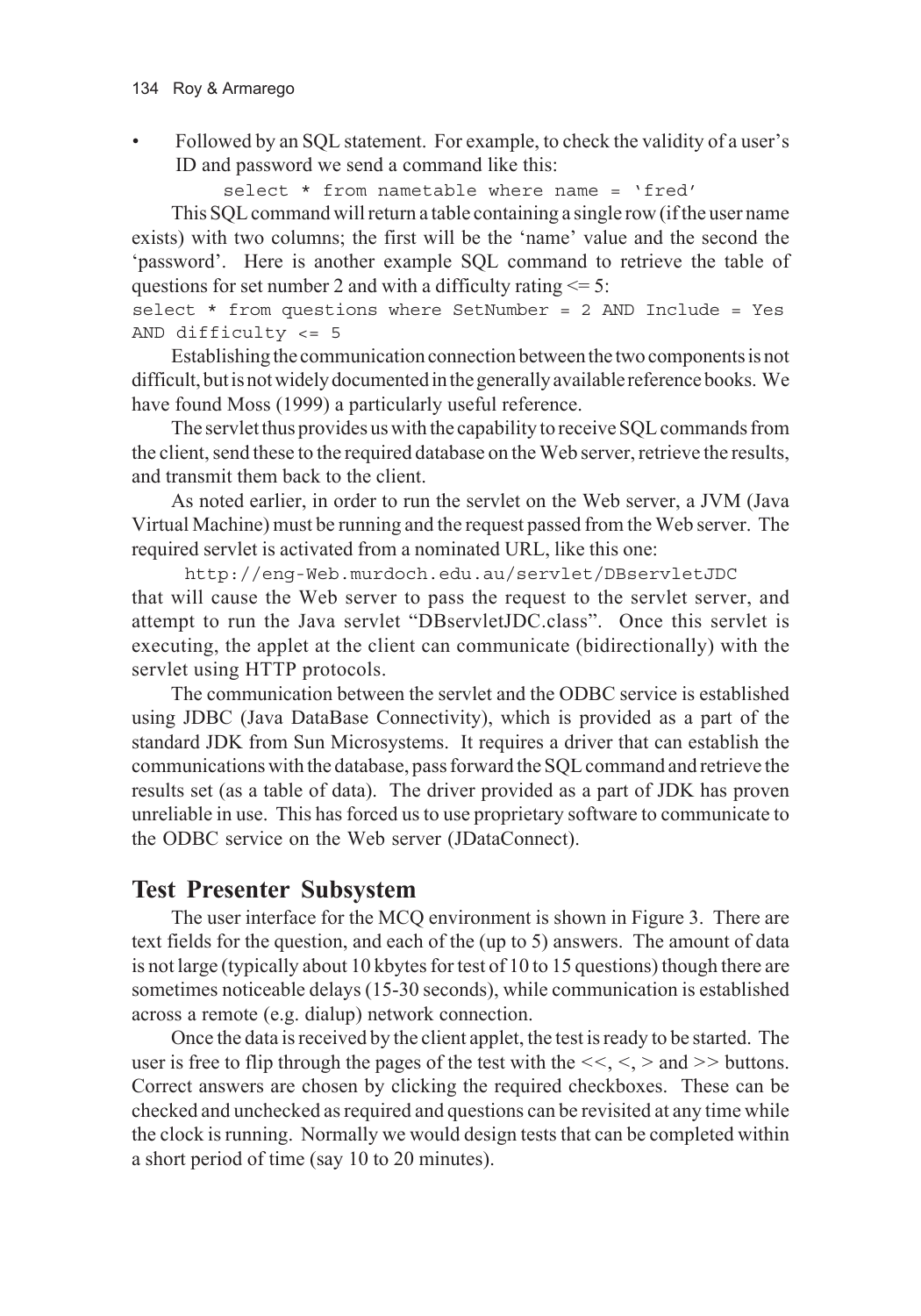

*Figure 3: After the test has been marked*

We permit multiple correct answers to be defined for a question and allow students to make multiple selections. The problem this creates is that a student may select a correct and an incorrect answer (or try to select all answers!). We discourage this by recording only a correct answer if no incorrect answers are selected. This discourages guessing.

Once the student is satisfied that the best set of answers has been selected, the test can be marked with the *Mark Answers* button. The results are then made available as also shown in Figure 3. The total score is displayed (as a percentage), and a check, or cross, is placed against each selected answer.

The score is computed in two ways depending on the type of questions in the test:

- For simple Yes/No questions, it is just the number of correct answers, converted to a percentage of the number of questions in the test.
- For graded answers, where each answer has a value in the range 0 to 5, the score is computed as the average of the values for the selected answers for each question, added over the whole test, then taken as a percentage of the sum of the values of the best valued answers.

Once marked, the results are sent back to the Web server for storage in the database. The test is now complete. The "*?*" buttons then become active. Clicking any one of these will display a dialog box containing the explanations given for each answer as specified in the "questions" form as shown in Figure 2.

It would be normal practice to insert the MCQ applet at strategic locations throughout the coursework content to encourage students to take the test at an appropriate time relative to the content upon which the test is based. This provides timely feedback to the student and some direction for additional study or revision.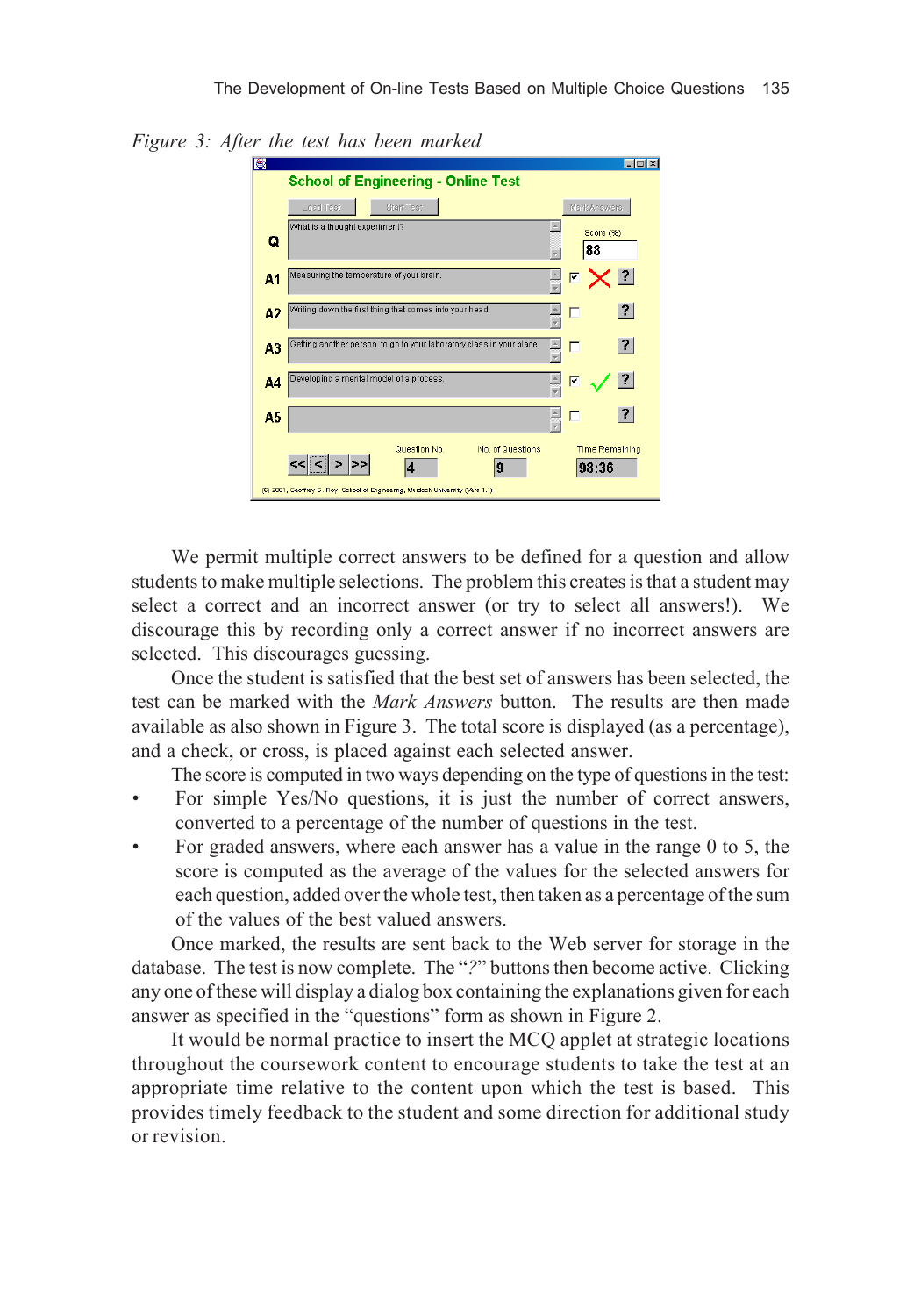#### **Test Report Subsystem**

Once a student has undertaken a number of tests, there will be an interest in looking at the overall progress, or even just to confirm that the test results have been correctly recorded. The teacher will also be interested in monitoring the progress of all students. We have developed a simple reporting tool for this purpose: MCQR.

The MCQR applet is included in a suitable Web page, as shown in Figure 4. Once the user has been validated, all the recorded test results for that student are downloaded and the overall scores computed and displayed. In this case, there are 14 tests in the course, and the student has taken all of these. The computed scores are shown numerically and as a bar graph. Hence, the student receives a clear picture of how s/he is progressing.

Since each test may allow for several attempts (if permitted), the score will be computed from all tests results. The student can see what scores were received for each attempt by clicking on the appropriate bar graph. Each attempt is then shown with the date/time when the test was taken, the number of correct answers, and the percentage mark in each case. The mark given to the student in this case is computed from the individual marks as follows:

$$
score = \max\{X_i - i \cdot \delta\}
$$

where  $X_i$  is the percentage score for attempt *i* (counting from zero), and  $\delta$  is the penalty factor which is applied (for example we use 20% per attempt). The *max* function ensures that a student cannot get a lower mark on further attempts. The use of this penalty scoring, as well as the option to allow multiple attempts, can be allowed/disallowed as required.

The total score, displayed towards the bottom of the dialog shown in Figure 4, is taken as the score to be allocated to the student for the set of tests. It is computed as a weighted sum of the individual test scores. The weighting factors are defined by the teacher; in this case, all the factors are weighted equally.



*Figure 4: MCQR with a set of test results loaded*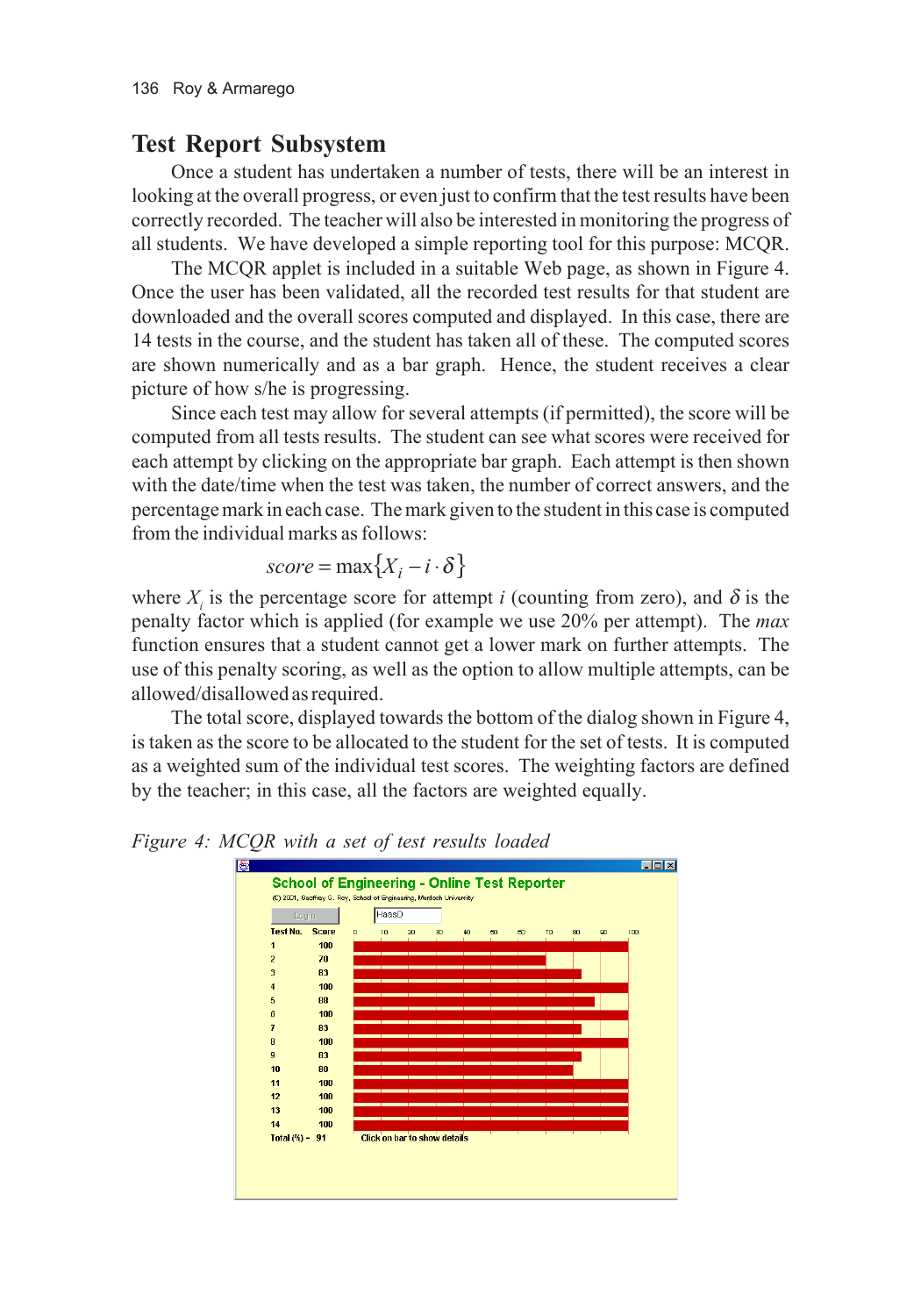#### **Operational and Security Issues**

The most convenient way of developing the MCQ and MCQR applets is to parameterise them so that the same applets can be used across several courses, each tailored to meet teacher and assessment requirements. This data is provided as applet parameters. A full list of these for the MCQ and MCQR applets is given in the Appendix. These describe all the configuration settings that allow a test to be specialised to suit each teacher or course.

For the MCQ applet some of this data is sensitive, in the sense that if made visible to the student user, it may provide clues for hacking. While we cannot totally avoid these problems, we can make it more difficult. The behaviour of the Web page containing the MCQ applet can be controlled to some extent, for example:

- we can remove the right-mouse-button functionality (which exposes a menu that includes a *Show Source* option) with the use of a Javascript built into the Web page
- we can remove the *<ctrl>S* key pressed option that is the shortcut the *Save As...* (allowing the Web page to be saved locally), also using a Javascript in the Web page
- we can load the Web page containing the MCQ applet in a browser window that has no menu options (which normally includes *Save As* and *View Source* options)
- we can remove the applet parameters from the Web page (except for one), and locate them in a remote data file (on the Web server) and have them downloaded after the applet starts executing on the client like this example: <applet code="MCQ.class" width=600 height=500>

```
<param name = "paramfile"
```
value = "http://eng-Web.murdoch.edu.au/g1087/Tests/test01.dat">

We need, however, to specify the location/name of the file containing the parameter information. The format of this file and the way that the data is interpreted by the applet requires some effort to decode.

Taken together, these options make it fairly difficult for a student to hack the test in an attempt to change its intended behaviour, but nothing is impossible!

Perhaps the easiest hack is for the student to change the clock on his/her (home) computer to allow the test to be run outside the set times. This can be prevented by obtaining a reference time from a clock located elsewhere. The time from the Web server is one option; the other is to use one of the standard clocks available on the Internet. These are readily accessible and use NTP (Network Time Protocol).

There are no real security issues with the MCQR applet as this supports a reporting function only. Students must be authenticated, as with MCQ, in order to see their own result.

#### **Options for Further Development**

The environment we have developed provides a more than adequate baseline service for automated testing. It is reliable, objective and accurate in marking, and simple to use by both teachers and students.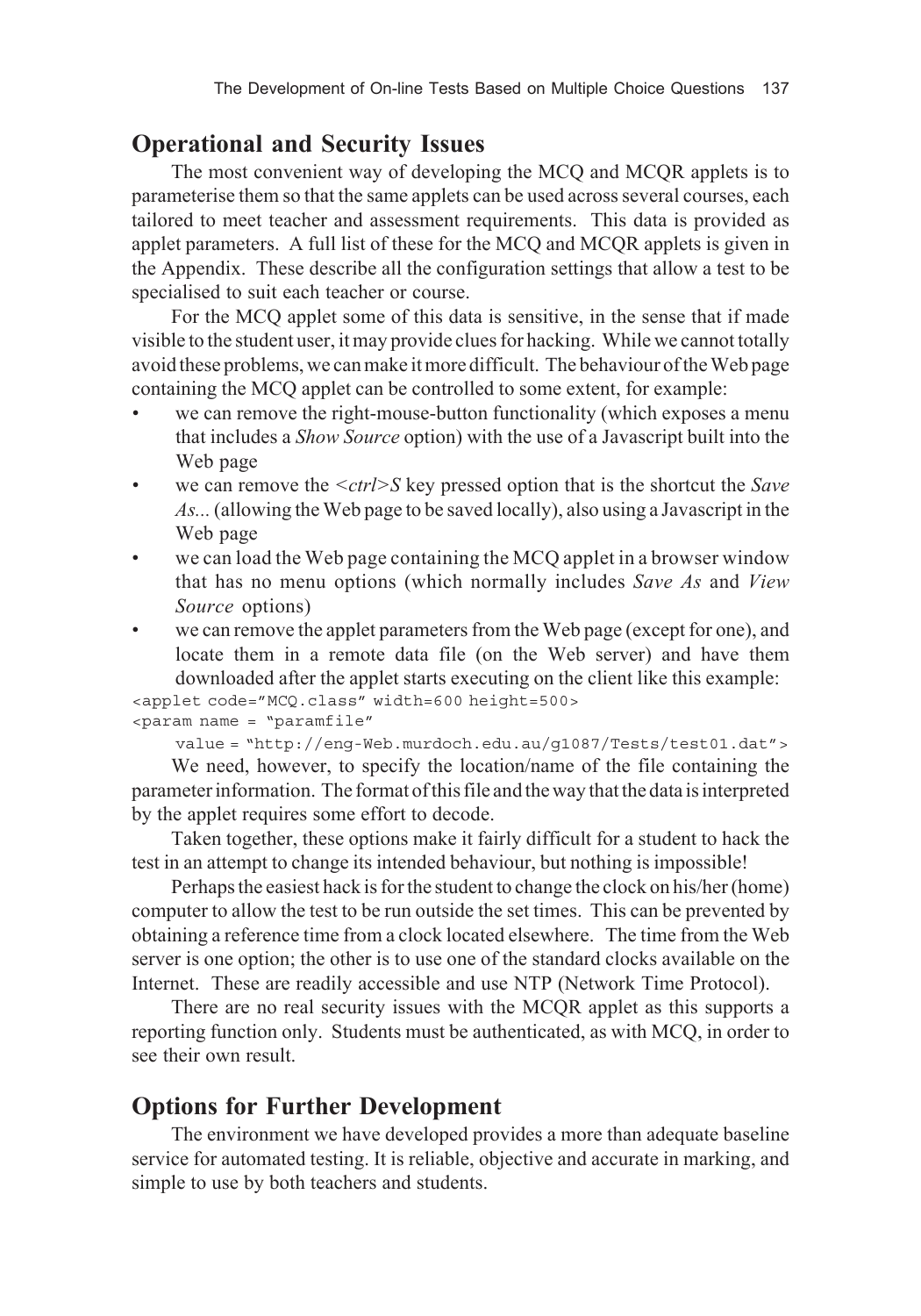As described earlier, statistical analysis of the *facility* and *discrimination* attributes of the set of questions contained in the tests may be used to establish the quality of a test. This is an area of functionality that we have not yet implemented. To achieve this we will need to extend the database capabilities to contain a relevant table to store this data and have it captured at the conclusion of each test. A reporting tool will also have to be developed. This capability will most probably be developed within the Access database, as it is not information that needs to be made available to students in an online mode.

The issue of interoperability is also worthy of consideration. There is now a wide and diverse range of assessment engines, both commercially available and customised to individual learning environments. Among other developments, that of specialised markup specifications (e.g., based on XML) and the related activities of the Instructional Management System on test interoperability standards (Smythe & Roberts, 2000) have increased the possibility of exchanging (or importing) question banks without the need for rekeying.

At this stage we have not provided any built-in auditing functions into MCQ. We currently rely on other communications channels (email and chat rooms) to:

- identify and correct problems associated with the operation of the testing systems
- gather responses from students on their experience with the tests and their operational environments.

It is possible, however, to trace all student activity, as well as log all SQL commands to the Web server. This provides a backup reference if there are queries about "lost data", "my internet connection failed", and the like.

# **CONCLUSIONS**

While automated assessment tools are not likely to reduce the burden of assessment significantly (White  $&$  Davis, 2000), they can be used to promote deeper and more effective learning by

- testing a range of skills, knowledge and understanding
- providing feedback to both teacher and student in a timely manner
- providing an environment for the analysis of teaching/testing approaches, also in a timely manner.

Although a formal evaluation of the environment has not been undertaken, anecdotal evidence supports the value of the effort expended in its development, from the students' perspective (to the extent that teachers have been requested to incorporate the MCQ facility in courses where it was missing), as well as that of the teacher.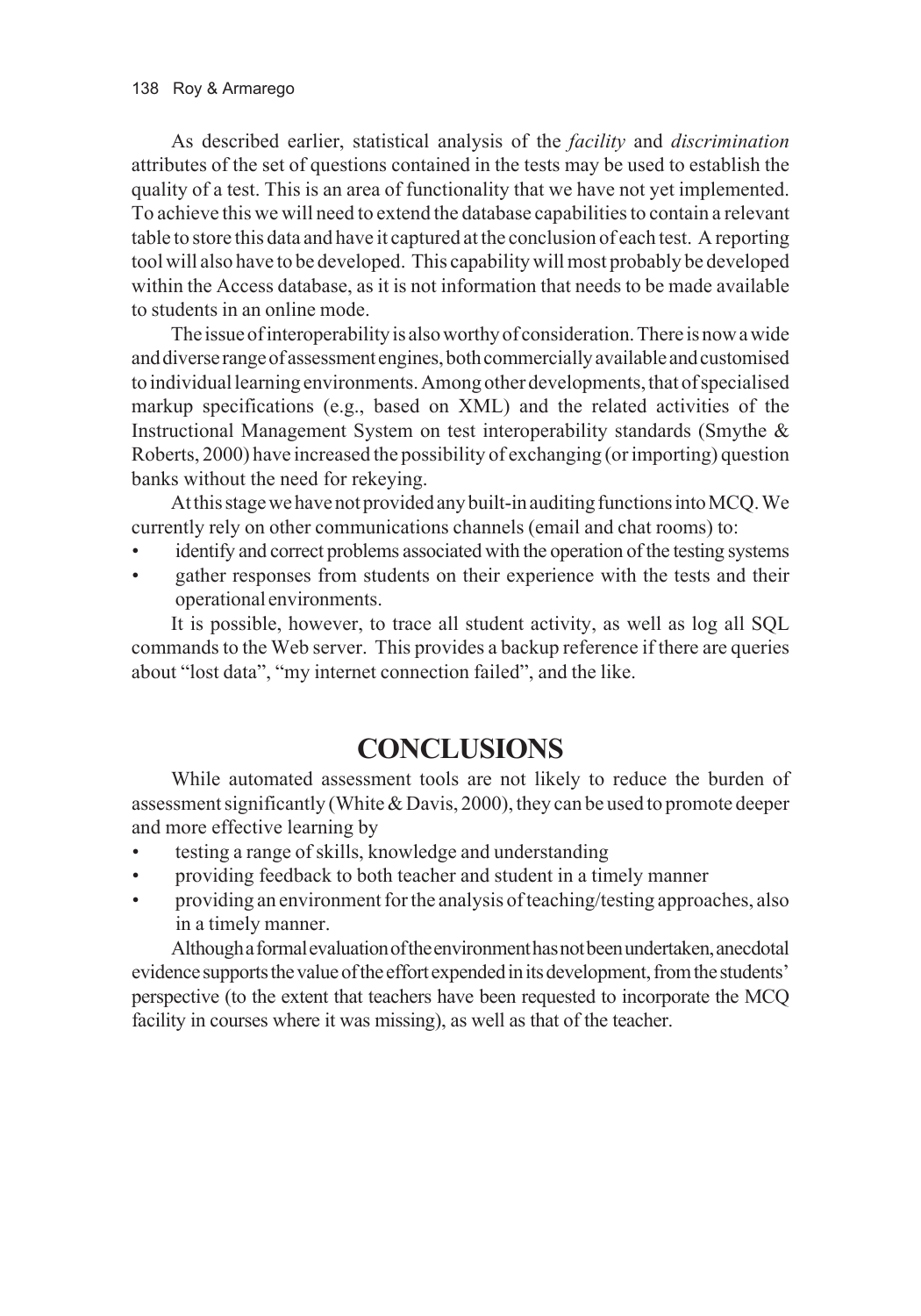# **APPENDIX**

| Name       | Content                                                                     |
|------------|-----------------------------------------------------------------------------|
| database   | The name of the database as registered with ODBC on the Web                 |
|            | server host for the student records                                         |
| host       | The Web server host where the database is contained.                        |
| debug      | If "yes", displays some debugging information in the Java console.          |
| set        | The question set number to be presented to the student                      |
| browse     | To allow browsing of questions without marking (yes/no)                     |
| repeat     | To allow repeated attempts at test (yes/no)                                 |
| before     | To set a time/date before which the test must be attempted. The             |
|            | format is "hour:min <space>day/month/year", or "day/month/year",</space>    |
|            | in which case the hour is set to 23 and the minute to 59. This              |
|            | parameter is optional.                                                      |
| after      | To set a time/date before which the test cannot be attempted. The           |
|            | format is "hour:min <space>day/month/year", or "day/month/year",</space>    |
|            | in which case the hour is set to $0$ and the minute to $0$ . This parameter |
|            | is optional.                                                                |
| time       | The time in minutes for the test. Omit this parameter if test is to be      |
|            | un-timed. When time runs out, all a student can do is have the              |
|            | current answers marked.                                                     |
| difficulty | Questions in the database can be given a level of difficulty (0 to 9).      |
|            | This parameter allows a subset to be chosen on the basis of this level      |
|            | of difficulty. Expressions like: $\leq$ = 5, > 2 etc are permissible        |
|            | (default is $\leq$ =9).                                                     |

*Table 1: Parameter options for MCQ applet*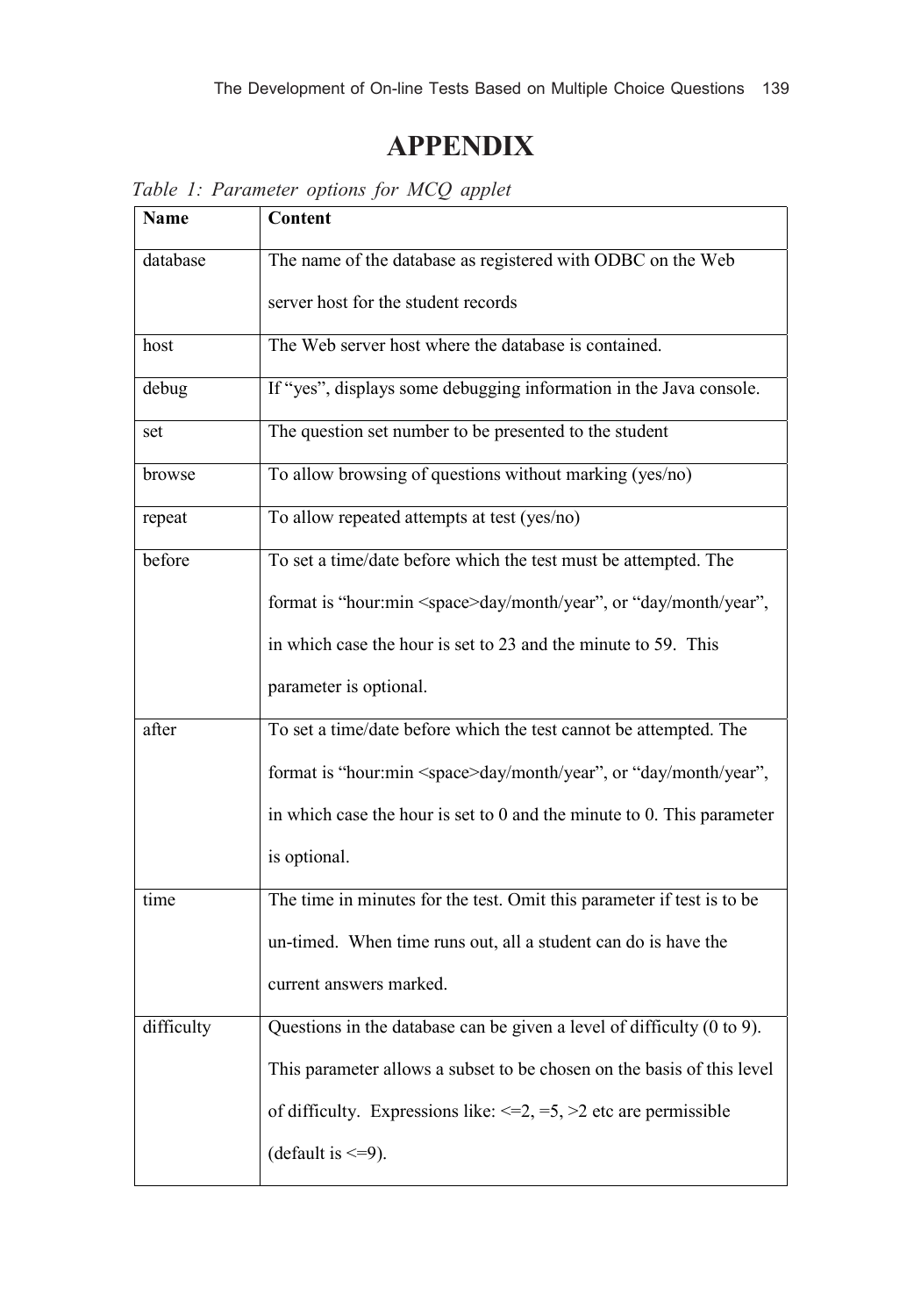*Table 1: continued*

| If "yes" allows students to access test after last date, but not record a |
|---------------------------------------------------------------------------|
| result, if "no" does not allow access after last date. Default is "yes".  |
|                                                                           |
|                                                                           |
| The number of questions to be presented at random from the loaded         |
|                                                                           |
|                                                                           |
| Answers are rated on a scale from $0$ to $5$ , and this value is used for |
| the score. The High and Low values are indicated by a large or small      |
| tick against a selected answer. An answer with a score less than Low      |
| is marked with a cross. Default is "no". Requires special version of      |
|                                                                           |
|                                                                           |
| above parameters as required) to be down loaded from the Web site.        |
|                                                                           |
|                                                                           |

Normally, the parameters for the MCQ applet are not included in the applet tag on the Web page, but are downloaded from the Web site from the location defined in the *paramfile* parameter.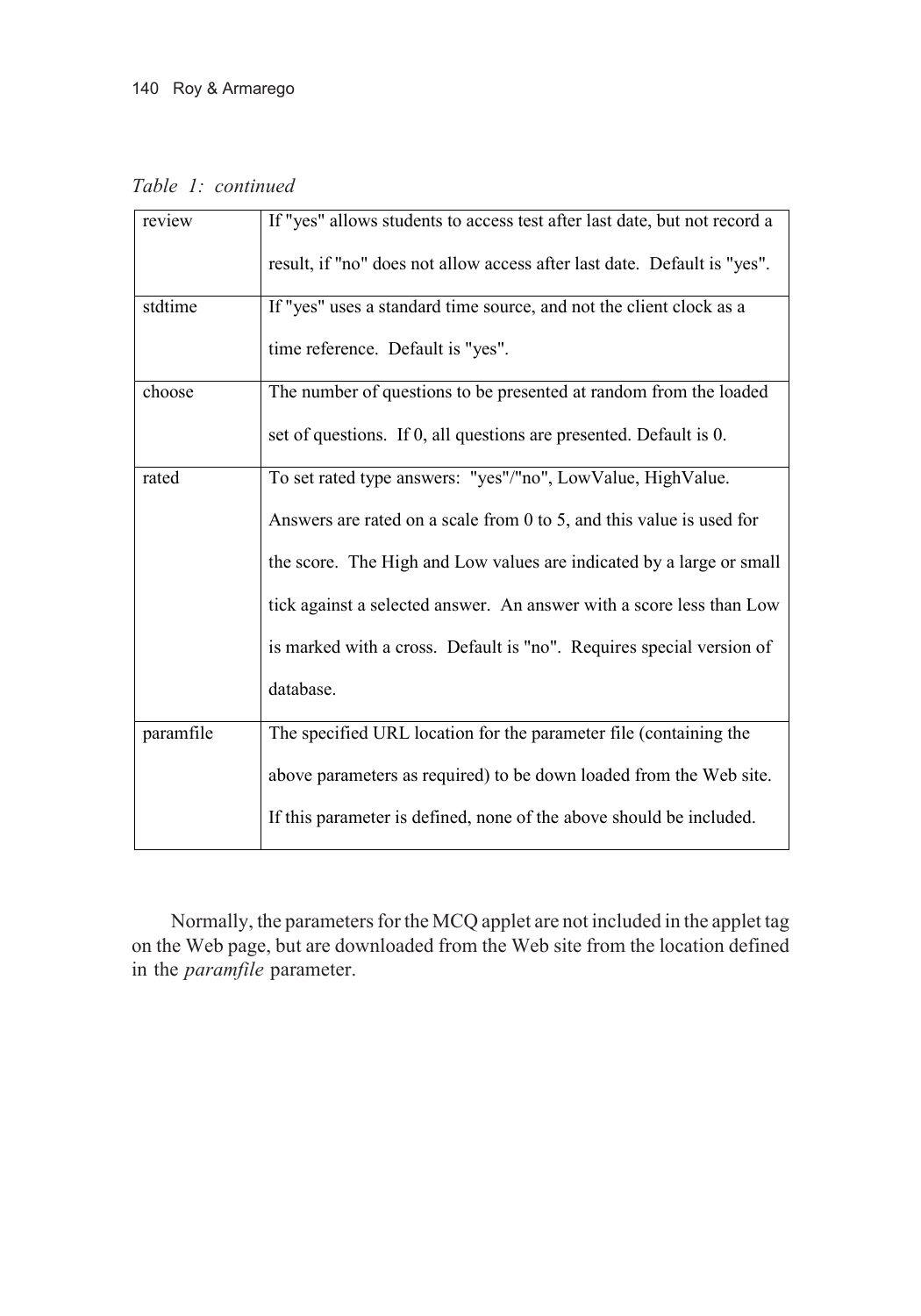| Name     | Content                                                                 |
|----------|-------------------------------------------------------------------------|
| database | The name of the database as registered with ODBC on the Web             |
|          | server host for the student records.                                    |
| host     | The Web server host where the database is contained.                    |
| debug    | If "yes", displays some debugging information in the Java console.      |
| admin    | "yes" or "no"; if "yes", the user has access to all student results. In |
|          | this case the "login" button become the 'List Users" button which       |
|          | pops up a dialog containing all students in the database, from which    |
|          | the user can select any user for display. This parameter is optional    |
|          | and the default is "no".                                                |
| number   | The number of tests for the course.                                     |
| ratios   | A list (comma separated) of weighting factors to be applied to each     |
|          | test result to compute the total for all tests. Must have the correct   |
|          | number of entries as defined by "number". Can be fractional             |
|          | numbers.                                                                |
| penalty  | The penalty mark (as an integer percentage) to be applied to repeated   |
|          | tests.                                                                  |

*Table 2: Parameter options for MCQR applet*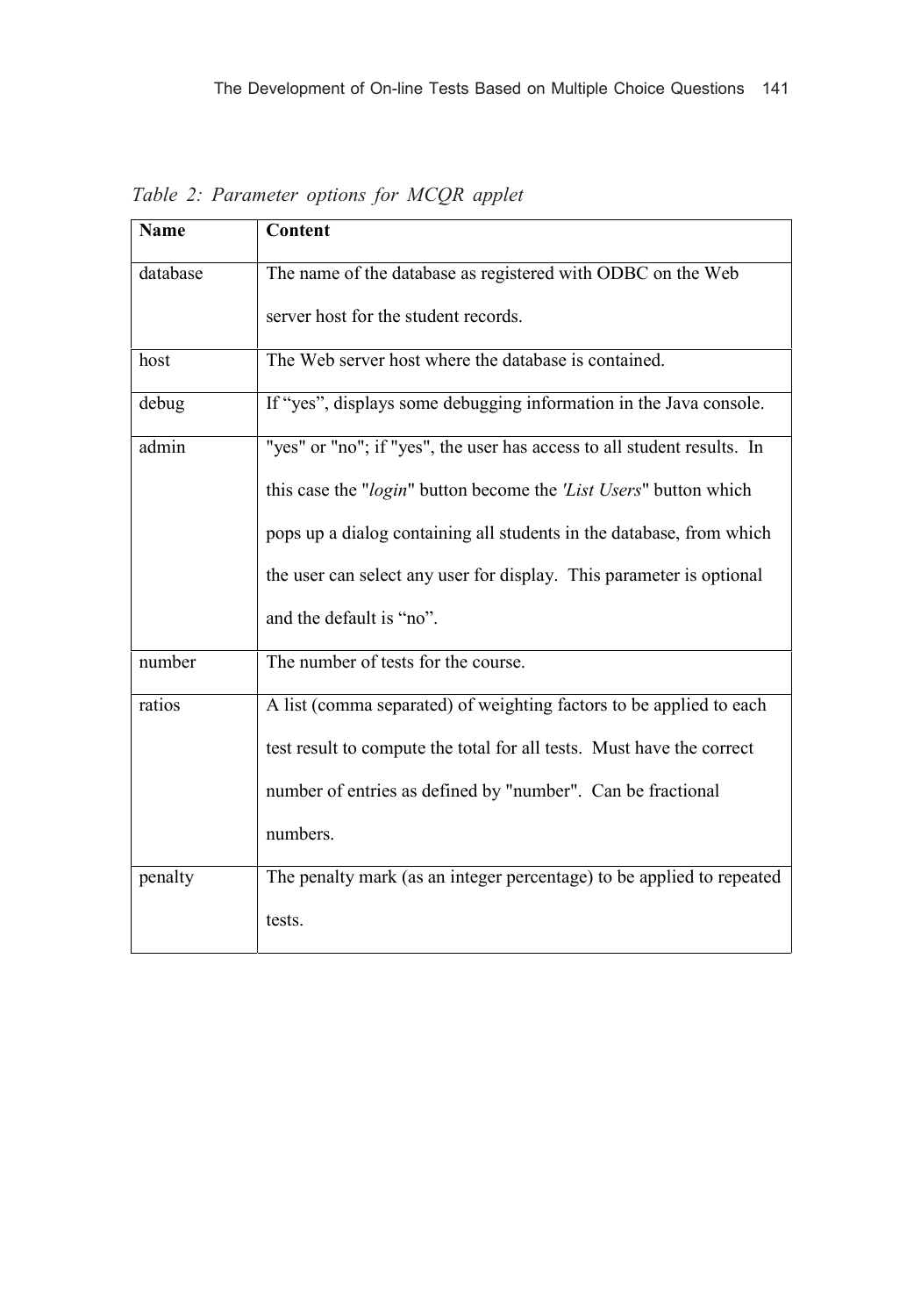# **ENDNOTES**

1 Optical Mark Recognition

2 For example, MySQL is a public domain database that can provide all the essential capabilities and is available on both Windows and Linux/Unix platforms.

3 To be fair, Sun Microsystems have never claimed that their tools are suitable for production environments.

4 http://www.servletexec.com 5 http://www.j-netdirect.com

# **REFERENCES**

- Bloom, B. S. (1956). Taxonomy of educational objectives: The classification of educational goals *Handbook 1: Cognitive Domain*. New York: David Mackay.
- Bostock, S. (2001). *Category: Computer Assisted Assessment*. Keele University. Available from: http://www.keele.ac.uk/depts/cs/Stephen\_Bostock/keywords/ caa.html.
- Butler, D. and Winnne, P. (1995). Feedback and self-regulated learning: A theoretical synthesis. *Review of Educational Research*, *65*(3), 245-281.
- Carneson, J., Delpierre, G. and Masters, K. (2000). *Designing and Managing Multiple Choice Questions*. University of Cape Town. Available: from http:/ /www.uct.ac.za/projects/cbe/mcqman.
- Dalziel, J. (2000). Integrating computer-assisted assessment with textbooks and question banks: options for enhancing learning. Paper presented at the *Fourth Annual Computer Assisted Assessment Conference*, Loughborough www.lboro.ac.uk/service/ltd/flicaa/conf2000/pdfs/dalzielj.pdf.
- Farthing, D. W. and McPhee, D. (1999). Multiple choice for honours level students? A statistical evaluation. Paper presented at the *Third Annual Computer Assisted Assessment Conference*, Loughborough www.lboro.ac.uk/service/ ltd/flicaa/conf99/pdf/farthing.pdf.
- Gibbs, G. (1995). *Improving Student Learning Through Assessment and Evaluation*. Oxford: Oxford Centre for Staff Development, Oxford Brookes University
- McKenna, C. and Bull, J. (1999). Designing effective objective test questions: an introductory workshop. Paper presented at the *Third Annual Computer Assisted Assessment Conference*, Loughborough www.lboro.ac.uk/service/ ltd/flicaa/conf99/pdf/bullworkshop.pdf.
- Mogey, N. and Watt, H. (1996). The use of computers in the assessment of student learning. In Stoner, G. (Ed.). Implementing Learning Technology. *Edinburgh: Learning Technology Dissemination Initiative* www.icbl.hw.ac.uk/ltdi/ implementing-it/cont.htm.
- Moss, K. (1999). *Java Servlets*. New York: McGraw Hill.